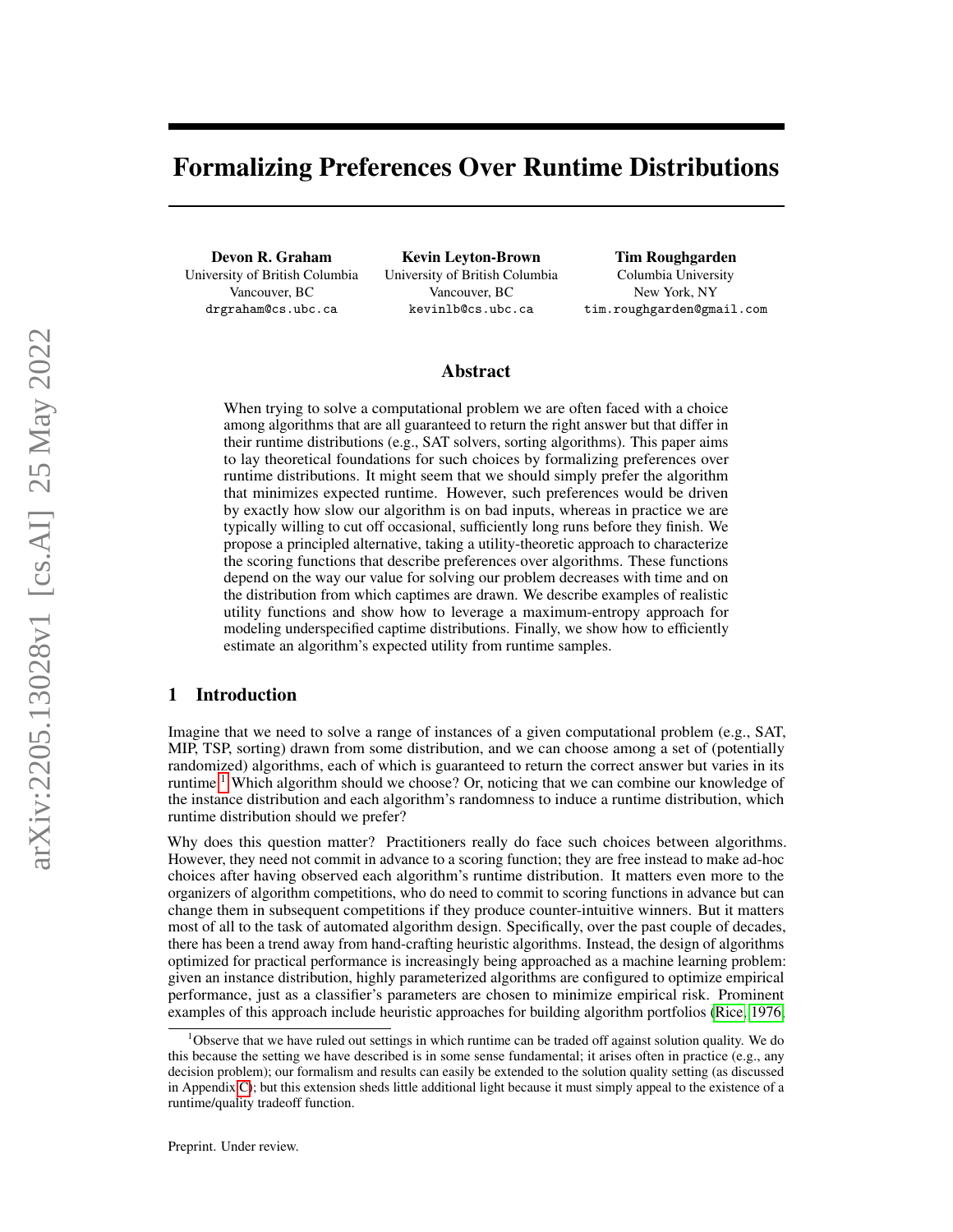<span id="page-1-0"></span>

Figure 1: Automated algorithm selection: the procedure depends critically on the scoring function employed.

[Huberman et al., 1997;](#page-12-0) [Gomes and Selman, 2001;](#page-12-1) [Horvitz et al., 2001;](#page-12-2) [Leyton-Brown et al., 2003;](#page-13-1) [Xu](#page-13-2) [et al., 2008\)](#page-13-2), performing algorithm configuration, as illustrated in Fig. [1](#page-1-0) [\(Birattari et al., 2002;](#page-12-3) [Hutter](#page-12-4) [et al., 2009,](#page-12-4) [2011;](#page-12-5) [Ansótegui et al., 2009;](#page-11-0) [López-Ibáñez et al., 2016\)](#page-13-3) and beyond [\(Lagoudakis and](#page-13-4) [Littman, 2001;](#page-13-4) [Gagliolo and Schmidhuber, 2006;](#page-12-6) [Xu et al., 2010;](#page-13-5) [Kadioglu et al., 2010;](#page-12-7) [Seipp et al.,](#page-13-6) [2014\)](#page-13-6). There is also a growing literature on theoretically grounded methods that offer performance guarantees [\(Gupta and Roughgarden, 2017;](#page-12-8) [Kleinberg et al., 2017,](#page-12-9) [2019;](#page-12-10) [Balcan et al., 2017,](#page-12-11) [2021;](#page-11-1) [Weisz et al., 2018,](#page-13-7) [2019,](#page-13-8) [2020\)](#page-13-9). This shift to learning new algorithms rather than designing them by hand makes the choice of loss function crucial: as with any optimization problem, varying the objective function profoundly impacts which solution is returned. Automated algorithm design also substantially reduces human oversight; it is unlikely that a human expert would sift through a combinatorial space of alternatives to ensure that a better algorithm was not overlooked.

So, we return to our question: which runtime distribution should we prefer? It may seem most natural to answer that we should prefer the algorithm that is fastest on average (as was done in the earliest SAT competitions [\(Buro and Büning, 1992\)](#page-12-12)). However, average runtime can be dominated by extremely rare, extremely long runtimes, making the task of choosing between algorithms rely on certifying the nonexistence of rare but very costly tail events. Does this describe the way we actually make choices between algorithms? Consider the following example.

<span id="page-1-1"></span>Example 1. *Suppose that we have 100 integer programs to solve and two algorithms to chose from. Algorithm* A *solves the first 99 problems in 1 second, but runs the 100th problem for 10 days without solving it. Algorithm* B *runs all 100 problems for 10 days each without solving any of them.*

In this case, we imagine that most readers would strongly prefer Algorithm A to Algorithm B. However, the algorithms' average runtimes are unconstrained by the information given; e.g., B could solve every problem in a bit more than 10 days, whereas  $A$  could take 100 years to solve the last problem. Furthermore, imagine that both  $A$  and  $B$  contain a bug that prevents their long runs from terminating at all. This would cause both averages to become undefined, but we doubt that it would make most readers indifferent between the algorithms. Such preferences are not described by an average runtime scoring function.

We can learn a second lesson from this example: we are at least sometimes able to express strict preferences between algorithms even when some runs are "capped" (i.e., right censored) for both algorithms. Intuitively, the reason is that while the runtime of an algorithm may be large or unbounded, the impact it has on us is not: we will eventually terminate any sufficiently long run and rely instead on some backup plan. Thus, one algorithm run that would take a thousand years and another that would take a trillion years are functionally equivalent: neither stands any chance of running until completion. For example, a delivery service must route vehicles, but cannot wait so long that solving the optimization problem delays its deliveries; at some point, it must send the drivers out to do the best they can. A chip manufacturer using a verification procedure to test a new CPU design can wait much longer for a solution—and probably never faces one moment at which waiting a bit longer would not be acceptable—but as time passes, managers or stakeholders will demand results and the risk of being scooped by a competitor will increase. At some point the manufacturer must decide either to ship their product unverified or to scrap the project entirely.

Various other scoring functions have been widely used in the empirical algorithmics literature. One option is to score algorithms simply by the fraction of runs that complete. (A variation of this approach was used in SAT Competitions in the early 2000s [\(Simon et al., 2005\)](#page-13-10).) However, this makes algorithms that barely beat the captime equivalent to others that solve every instance instantaneously.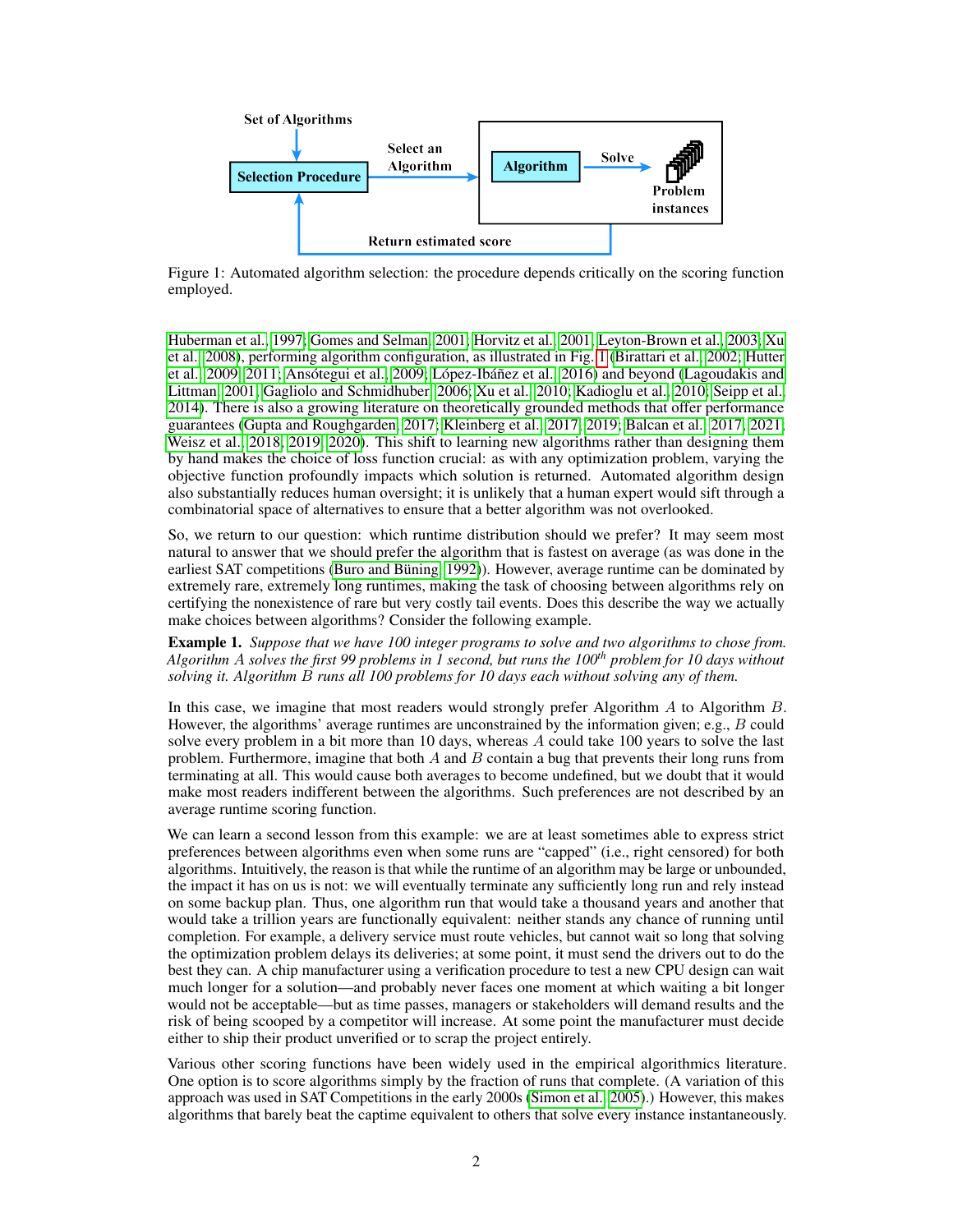To address this, we could score algorithms according to their *capped* average runtime, as in the literature on black-box algorithm configuration approaches offering theoretical guarantees [\(Kleinberg](#page-12-9) [et al., 2017,](#page-12-9) [2019;](#page-12-10) [Weisz et al., 2018,](#page-13-7) [2019,](#page-13-8) [2020\)](#page-13-9). However, this treats capped runs as being virtually the same as runs that completed just before the captime. To address this, we can count runs that reach the captime  $\kappa$  as having taken  $c \cdot \kappa$  seconds, yielding so-called Penalized Average Runtime [\(Hutter](#page-12-4) [et al., 2009\)](#page-12-4) (where, e.g.,  $c = 2$ , as in the 2021 SAT Competition [\(Froleyks et al., 2021\)](#page-12-13)). However, c is an arbitrary parameter; furthermore, when  $c > 1$  an algorithm's penalized runtime can actually *fall* as the captime increases, since fewer runs will cap. In short, each of these approaches has advantages and disadvantages—how should we choose between them? In contrast with Example [1,](#page-1-1) where a (penalized) capped average runtime probably does correspond with our preferences, our next example shows that this will not always be so, and illustrates the difficulty inherent in our choice of scoring function.<sup>[2](#page-2-0)</sup> More specifically, it shows that there exist algorithms where there can be no "correct" captime for any of these three scoring functions, since in choosing the captime we essentially choose the score the algorithm will receive.

Example 2 (St. Petersburg Algorithm). *Consider an algorithm that finishes in 2 seconds with probability* 1/2*, in 4 seconds with probability* 1/4*, in 8 seconds with probability* 1/8*, etc. This algorithm has an infinite average runtime*  $\mu = \infty$ , but finishes in under one minute 97% of the time, *so is maybe not as bad as the average suggests. If we choose to cap runs at* κ *seconds (with* κ *a power of 2, for simplicity), then the average capped runtime is*  $\mu_{\kappa} = \log_2 \kappa + 1$ *. If we penalize capped runs* by a factor of c, then the penalized average runtime is  $\mu_{\kappa}^{k} = \log_2(\kappa) + 2c - 1$ .

This paper seeks to formalize preferences over runtime distributions using an axiomatic approach. In Section [2](#page-2-1) we present six constraints on preferences over runtime distributions and prove that these axioms imply a general rule which describes our preferences in general. Our technical approach draws heavily on the expected utility construction of [Von Neumann and Morgenstern](#page-13-11) [\(1944\)](#page-13-11), with two key modifications. First, we add two additional runtime-specific axioms, amounting to the assertion that we actually care about solving our problem and that we will tend to want to solve it more quickly. These axioms also imply a preference relation over continuous probability distributions with unbounded support, while the classical construction starts from a finite and discrete set. Second, the fact that runs can be censored at arbitrary points requires some nontrivial changes to the classical axioms. In Section [3](#page-6-0) we work through instantiations of our utility functions for different practical applications and show how to choose captime distributions in settings where these are not known exactly by maximizing entropy. Finally, in Section [4,](#page-9-0) we show that the time required for  $\epsilon$ -estimating the score of an algorithm from capped samples depends on  $\epsilon$  and on the inverse of our utility function, but is independent of the algorithm's average runtime.

# <span id="page-2-1"></span>2 Preferences Over Runtime Distributions

Let  $\mathcal I$  be a probability distribution over instances of some computational problem. Let  $\mathcal A$  be a set of (potentially randomized) algorithms, where each  $A \in \mathcal{A}$  either runs forever or produces a solution of identical quality<sup>[3](#page-2-2)</sup> when given any input sampled from *I*. For a given algorithm  $A \in \mathcal{A}$  we will use t to denote the algorithm's running time when presented with an instance from  $\mathcal{I}$ ; t is thus a random value that depends on the instance sampled from  $\mathcal I$  and on any other source of randomness (e.g., on the choice of random seed, on allocation choices made by the operating system, etc.). Some algorithms may fail to terminate on some inputs or with some random seeds; in such scenarios  $t$  is infinite. Each algorithm is thus associated with a *runtime distribution*, a probability distribution over the positive extended real numbers  $[0, \infty]$ . We overload notation and identify each algorithm  $A \in \mathcal{A}$ with its runtime distribution, $4$  because this is the only fact about each algorithm that concerns us. It is useful to consider algorithms which always take a fixed, deterministic amount of time regardless of

<span id="page-2-0"></span><sup>&</sup>lt;sup>2</sup>Indeed, the 2022 Mixed Integer Programming Workshop dispenses with scoring functions entirely, ranking algorithms by relying on "a jury consisting of researchers with experience in computational optimization" (<https://www.mixedinteger.org/2022/>.

<span id="page-2-2"></span> $3$ Our formalism can straightforwardly be extended to the setting where runtime can be traded off against general solution quality; please see Appendix [C.](#page-21-0) We omit that extension here as it reveals no important insights that cannot already be understood by considering the simplified setting, and because the setting we do study is important in its own right.

<span id="page-2-3"></span><sup>&</sup>lt;sup>4</sup>We will have no further need of  $\mathcal I$  beyond its role in defining runtime distributions.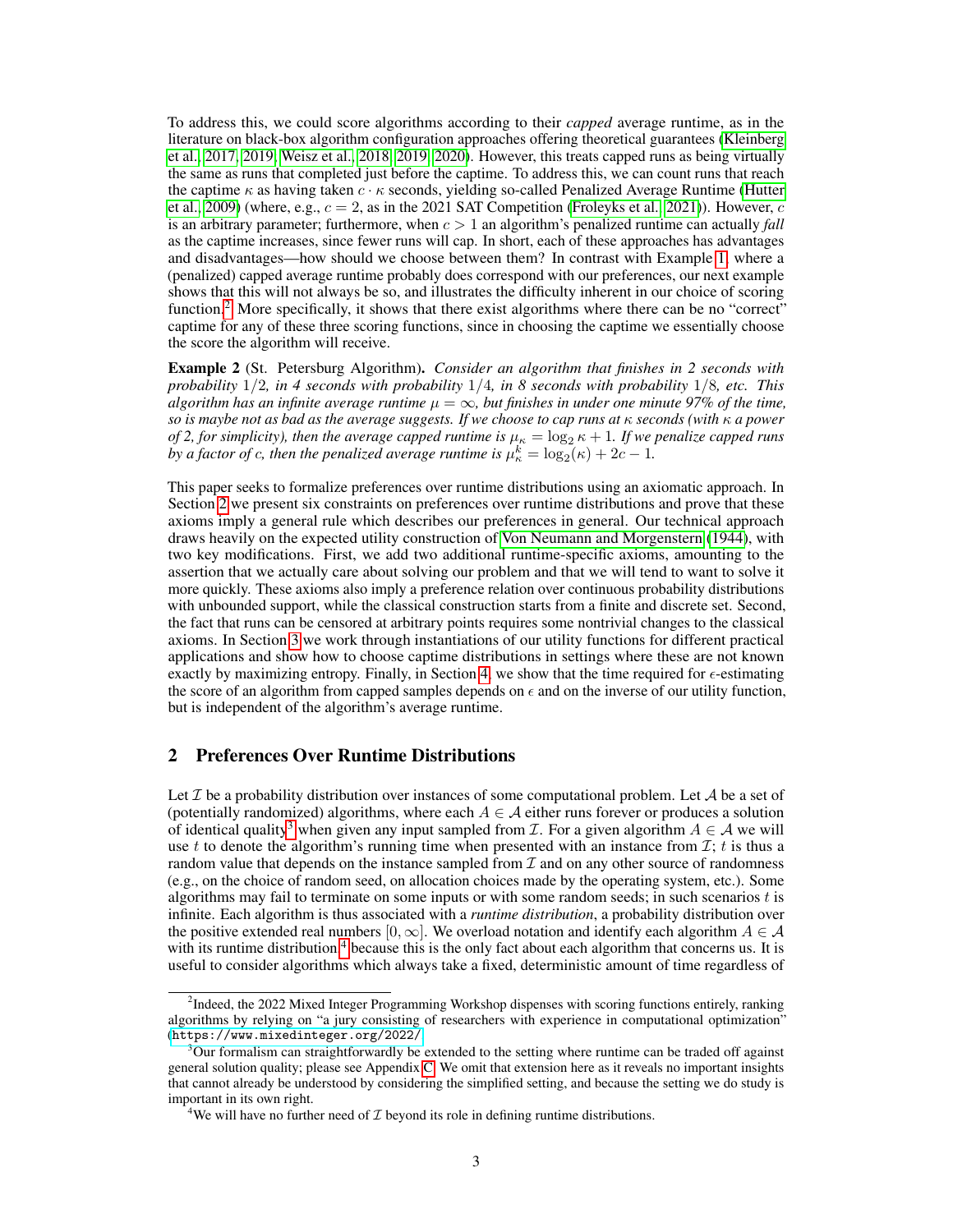their input or random seed. The runtimes of such algorithms are Dirac delta distributions; we use  $\delta_x$ to denote the distribution that returns  $x$  with probability 1.

Let  $K$  be a probability distribution over the amount of time we will be given to run our algorithm; we denote a captime sampled from K as  $\kappa$ . K can be deterministic:  $K = \delta_{\kappa}$ . For any distribution X, we use the the function  $F_X$  to denote the cumulative distribution function (CDF) of X.

Our goal is to define a scoring function  $s_K : A \to \mathbb{R}$  that represents our preferences for elements from  $\mathcal{A}$ ; as we will see, this will turn out to behave like the expectation of a utility function. [Von Neumann](#page-13-11) [and Morgenstern](#page-13-11) [\(1944\)](#page-13-11) showed how to derive a real-valued scoring function over arbitrary discrete outcomes from a set of more basic assumptions about the properties of a preference relation. We employ many of the same building blocks to derive a scoring function appropriate for our own domain (our first four axioms essentially correspond to theirs). Given captime distribution K, let  $\succeq_K$  be a binary relation over pairs of elements of  $A$  that describes our preferences among algorithms (runtime distributions) when faced with captime distribution K. For  $A, B \in \mathcal{A}$ , we will use  $A \succeq_K B$  to denote the proposition that we weakly prefer algorithm  $A$  to algorithm  $B$ , given captime distribution K. Similarly,  $A \succ_K B$  denotes the proposition that we strictly prefer algorithm A to B given K, and  $A \simeq_K B$  denotes the proposition that we are indifferent between the two.<sup>[5](#page-3-0)</sup> What properties should we insist that our relation  $\succeq_K$  must have? Our first axiom asserts that our relation is acyclic.

<span id="page-3-2"></span>**Axiom 1** (Transitivity). *If*  $A \succeq_K B$  *and*  $B \succeq_K C$ *, then*  $A \succeq_K C$ *.* 

To explain our second axiom, we must introduce notation to describe how algorithms (distributions) can be combined to form new algorithms (compound distributions), for example by creating a new algorithm that uses coin flips to decide which of a set of existing algorithms to run. We define two operations that describe the way some of these combinations take place. For  $0 \ge p \ge 1$ the *mixing* operation creates convex combinations of runtime distributions. We use the notation  $[p : A, (1-p) : B]$  to denote the new runtime distribution induced by drawing a runtime from A with probability p and from B with probability  $1 - p$ . The next two axioms describe our preferences over such mixtures. Monotonicity says that if we prefer distribution  $A$  to distribution  $B$ , then we prefer mixtures over A and B that give more weight to A than B. That is, we prefer mixtures that give us "more of a good thing."

**Axiom 2** (Monotonicity). *If*  $A \succeq_K B$  *then for any*  $p, q \in [0, 1]$  *we have*  $[p : A, (1 - p) : B] \succeq_K B$  $[q: A,(1-q):B]$  *if and only if*  $p \geq q$ *.* 

Continuity says that whenever we have preferences over three runtime distributions, there exists a mixture between the most- and least-preferred distributions that makes us indifferent between that mixture and the middle distribution.

**Axiom 3** (Continuity). *If*  $A \succeq_K B \succeq_K C$ , then there exists  $p \in [0,1]$  such that  $B \simeq_K$  $[p : A,(1-p) : C].$ 

Given any mapping M that associates a distribution  $M(t, \kappa) \in \mathcal{A}$  with the runtime–captime pair t,  $\kappa$ , the *compounding* operation constructs a new distribution  $[M(t, \kappa) | t \sim A, \kappa \sim K] \in \mathcal{A}$ , which first draws t from A and  $\kappa$  from K, then returns a runtime drawn from the corresponding  $M(t, \kappa)$ . (We might think of this compound distribution as an algorithm that first samples values for t and  $\kappa$  from  $A$  and  $K$ , then runs a master algorithm with some corresponding parameter configuration, giving  $M(t, \kappa)$ .) Our next axiom describes the way our preferences for sure outcomes and captimes affect our preferences for general algorithms and captime distributions by relating them through compound distributions. This axiom is commonly called Independence because of the way it assures us that our preferences for distributions can be determined from the parts of those distributions, *independently* of one another; no confounding factors are created when we nest distributions.

**Axiom 4** (Independence). *If*  $\delta_t \simeq_{\delta_{\kappa}} M(t,\kappa)$  *for all*  $t,\kappa$ *, then*  $A \simeq_K [M(t,\kappa) | t \sim A, \kappa \sim K]$ .<sup>[6](#page-3-1)</sup>

Observe that if  $M(t, \kappa) = \delta_t$  then it is trivially obvious why Independence should hold because the compound distribution  $[\delta_t | t \sim A, \kappa \sim K]$  is exactly equal to A. When  $M(t, \kappa) \simeq_{\delta_{\kappa}} \delta_t$  but  $M(t, \kappa) \neq \delta_t$ , Independence says that if t is drawn from A and  $\kappa$  is drawn from K, then we should be

<span id="page-3-0"></span><sup>&</sup>lt;sup>5</sup>The relations  $\succ_K$  and  $\simeq_K$  are used only for notational convenience and are derived from  $\succeq_K$ : we have  $A \succ_K B$  iff  $A \succeq_K B$  and not  $B \succeq_K A$ ; similarly,  $A \simeq_K B$  iff  $A \succeq_K B$  and  $B \succeq_K A$ .

<span id="page-3-1"></span> $[p : \delta_0, (1-p) : \delta_{\infty}]$  for some p (that may depend on t and  $\kappa$ ). <sup>6</sup>We state Independence this way for clarity of notation, but strictly it only needs to hold when  $M(t, \kappa)$  =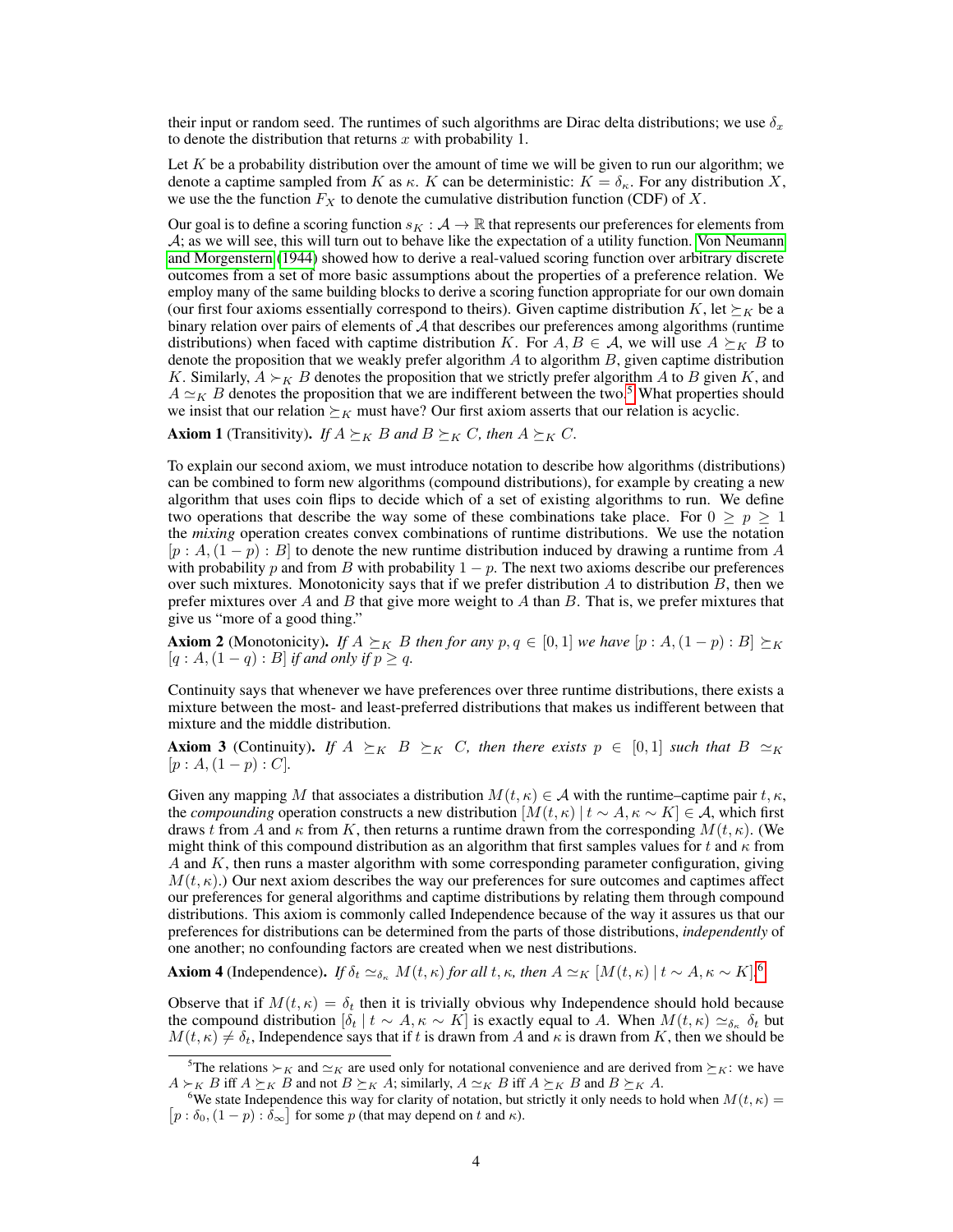indifferent (under captime distribution K) between a runtime of t and a runtime drawn from  $M(t, \kappa)$ , since this is precisely what it means to be indifferent (under a sure captime of  $\kappa$ ) between  $\delta_t$  and  $M(t, \kappa)$ . In other words, if we are indifferent between each of a set of outcome pairs, we are also indifferent between mixtures that equally weight respective elements of these pairs.

Our first three axioms closely follow analogues used in the classical von Neumann-Morgenstern setup. Independence is again analogous but requires some changes to address the facts that (a) base outcomes already correspond to distributions from which we can sample; (b) our preference relation is defined with respect to a captime distribution; and (c) the axiom relates preferences under deterministic captime distributions  $\delta_{\kappa}$  to those under a general distribution K. Please see [A](#page-14-0)ppendix A for an extended discussion of the history of this axiom and our own variant's relationship to this history; a survey of the literature on why preferences might violate this axiom and an argument that the runtime setting is different (because it introduces the ability to limit losses via capping). Together, these four axioms suffice to show the existence of a utility function whose expectation captures our preference relation.

We now introduce two further axioms, which capture additional properties inherent in our runtime distribution setting and hence constrain the utility function's form. First, Eagerness says that a deterministic algorithm is preferable to any algorithm that always takes at least as long.

**Axiom 5** (Eagerness). For any  $t \le t'$ , if the support of A is contained in [t, t'], then  $\delta_t \succeq_K A \succeq_K \delta_{t'}$ .

Second, the Relevance axiom states that we strictly prefer deterministically solving our problem to deterministically failing to solve it.

<span id="page-4-0"></span>**Axiom 6** (Relevance).  $\delta_t \succ_{\delta_{\kappa}} \delta_{t'}$  for all  $t < \kappa \leq t'$ .

These axioms imply that our preferences for algorithms correspond to a scoring function. Before stating our main theorem, we define an important function  $p$  that describes our propensity for risk.

<span id="page-4-1"></span>**Definition 1.** For any t and  $\kappa$ , the function  $p : \mathbb{R}^+ \times \mathbb{R}^+ \to [0,1]$  is defined as follows. Set  $p(t,\kappa) = 0$  if  $t \geq \kappa$ , and otherwise set  $p(t,\kappa)$  to be the value that satisfies  $\delta_t$   $\simeq_{\delta_{\kappa}}$   $[p(t,\kappa)$  :  $\delta_0$  ,  $(1-p(t, \kappa))$  :  $\delta_{\infty}$ ]. Since Eagerness tells us that  $\delta_0 \succeq_{\delta_{\kappa}} \delta_t \succeq_{\delta_{\kappa}} \delta_{\infty}$  when  $t < \kappa$ , Continuity *ensures that* p *exists, and Monotonicity ensures that it is unique. So,* p *is defined for all* t *and* κ*.*

We can now state that  $p$  is essentially (i.e., up to affine transforms) the only utility function that corresponds with our preferences, and can infer certain properties of its shape.

<span id="page-4-4"></span>Theorem 1. *If our preferences follow Axioms [1](#page-3-2) to [6,](#page-4-0) then a function* u *satisfies*

<span id="page-4-3"></span>
$$
A \succeq_K B \iff \mathbb{E}_{t \sim A, \kappa \sim K}[u(t, \kappa)] \ge \mathbb{E}_{t \sim B, \kappa \sim K}[u(t, \kappa)], \tag{1}
$$

*for any runtime distributions* A *and* B *and any timeout distribution* K *if and only if there are constants*  $c_0$  *and*  $c_1 > 0$  *such that*  $u(t, \kappa) = c_1 p(t, \kappa) + c_0$ *. Furthermore,* p has the form

- *1.*  $p(0, \kappa) = 1$  *(maximum achieved at*  $t = 0$ *),*
- 2.  $p(t, \kappa) \geq p(t', \kappa)$  for all  $t \leq t'$  (monotonically decreasing),
- *3.*  $p(t, \kappa) > 0$  *for all*  $t < \kappa$  *(strictly positive),*
- *4.*  $p(\kappa, \kappa) = 0$  *(minimum achieved at*  $t = \kappa$ *).*

*Proof.* Given an arbitrary runtime distribution A and a timeout distribution K, we will construct a new synthetic algorithm  $X$  that returns an answer either instantaneously or after some amount of time sampled from  $K$ . Formally,

$$
X = \left[ \left[ p(t, \kappa) : \delta_0, \left( 1 - p(t, \kappa) \right) : \delta_\infty \right] \middle| t \sim A, \kappa \sim K \right],
$$
 (2)

where  $p$  is defined in Definition [1.](#page-4-1) Setting

$$
p_A = \int_0^\infty \int_0^\infty p(t,\kappa) dF_A(t) dF_K(\kappa) = \mathbb{E}_{t \sim A, \kappa \sim K} [p(t,\kappa)],
$$
  
sumtime distribution as

we can write  $X$ 's runtime distribution as

<span id="page-4-2"></span>
$$
X = [p_A : \delta_0, (1 - p_A) : \delta_\infty].
$$
\n(3)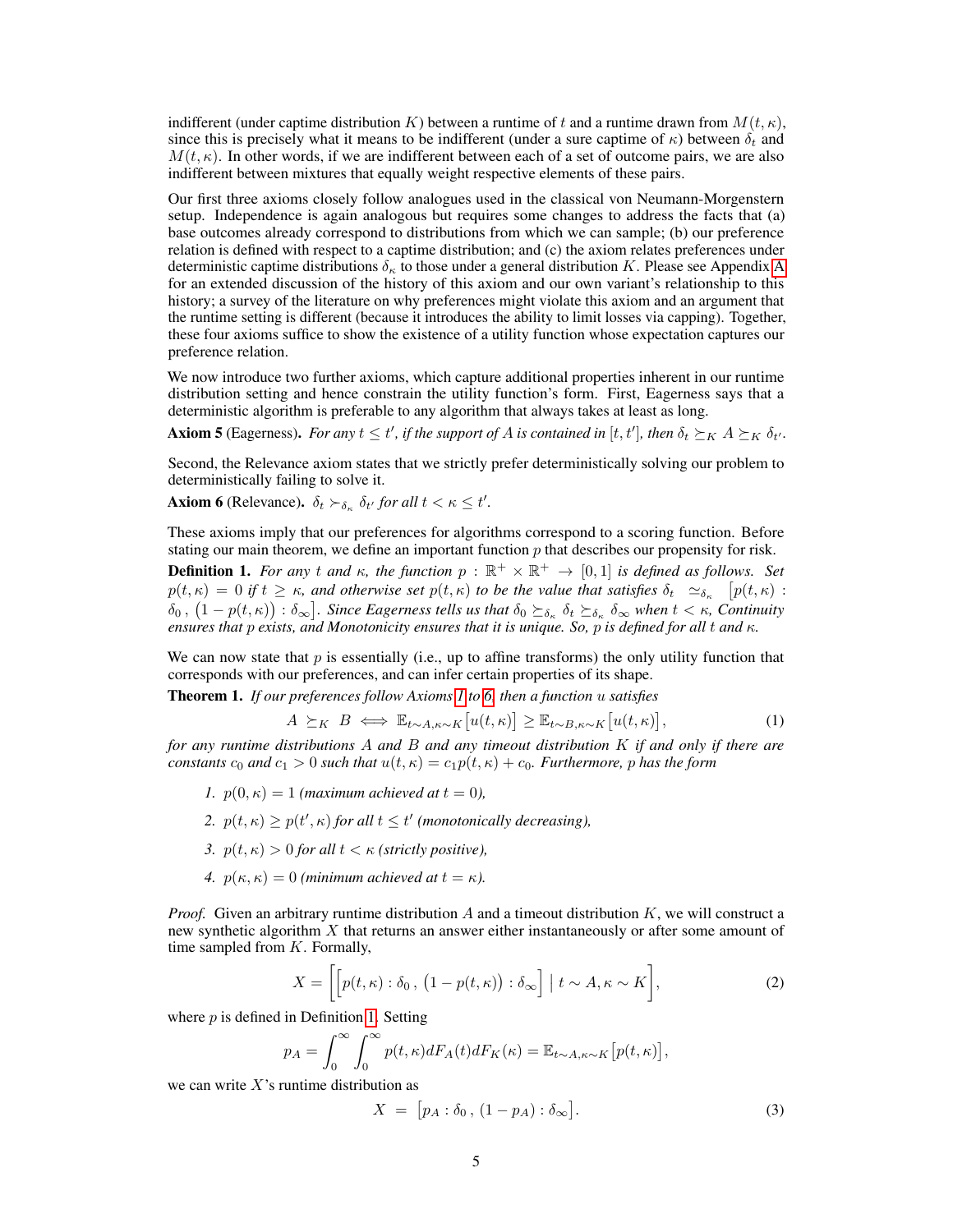Consider the function  $M(t, \kappa) = [p(t, \kappa) : \delta_0, (1 - p(t, \kappa)) : \delta_{\kappa}]$  that maps runtime–captime pairs to mixture distributions. Since p was defined in Definition [1](#page-4-1) so that  $\delta_t \simeq_{\delta_{\kappa}} M(t,\kappa)$ , we can conclude from Independence that

$$
A \simeq_K \left[ \left[ p(t,\kappa) : \delta_0 , \left( 1 - p(t,\kappa) \right) : \delta_\infty \right] \mid t \sim A, \kappa \sim K \right]. \tag{4}
$$

Eqs. [\(2\)](#page-4-2) to [\(4\)](#page-5-0) together then give that

<span id="page-5-0"></span>
$$
A \simeq_K [p_A : \delta_0, (1 - p_A) : \delta_\infty]. \tag{5}
$$

Now consider a second algorithm B, and define Y and  $p_B$  analogously to X and  $p_A$ , but with B in place of  $A$ , so that by the same argument we have

<span id="page-5-1"></span>
$$
B \simeq_K [p_B : \delta_0, (1 - p_B) : \delta_\infty]. \tag{6}
$$

Since  $\delta_0 \succeq_K \delta_\infty$  by Eagerness, Monotonicity tells us that  $[p_A : \delta_0, (1 - p_A) : \delta_\infty] \succeq_K [p_B :$  $\delta_0$  ,  $(1-p_B): \delta_\infty$  iff  $p_A \geq p_B$ , and thus

$$
A \succeq_K B \iff \mathbb{E}_{t \sim A, \kappa \sim K} [p(t, \kappa)] \ge \mathbb{E}_{t \sim B, \kappa \sim K} [p(t, \kappa)]. \tag{7}
$$

So the function  $p$  can serve as a utility function, and we can use the biconditional Eq. [\(7\)](#page-5-1) to infer certain aspects of  $p$ 's form:

- 1. By definition of p we have  $\delta_0 \simeq_{\delta_{\kappa}} [p(0,\kappa) : \delta_0, (1 p(0,\kappa)) : \delta_{\infty}]$ , where  $p(0,\kappa) \leq 1$ , and by Eagerness we have  $\delta_0 \succeq_{\delta_{\kappa}} \delta_{\infty}$  so applying Monotonicity with  $A = \delta_0, B = \delta_{\infty}$  and  $q = 1$ , we have that  $p(0, \kappa) \ge 1$ , and thus  $p(0, \kappa) = 1$ .
- 2. For any  $t \le t' < \kappa$ , Eagerness tells us that  $\delta_t \succeq_{\delta_{\kappa}} \delta_{t'}$ , and so  $p(t, \kappa) \ge p(t', \kappa)$ .
- 3. Relevance states that  $\delta_t \succ_{\delta_{\kappa}} \delta_{\kappa}$ , and so  $p(t, \kappa) > p(\kappa, \kappa) = 0$ .
- 4. By definition,  $p(\kappa, \kappa)$  is set to 0.

Together this all means that the function  $p$  is monotonically decreasing from 1 to 0, reaching 0 only at  $t = \kappa$  (i.e., it is strictly greater than 0 for all  $t < \kappa$ ). So p has the given form and can serve as a utility function.

We can now show that a function u satisfies Eq. [\(1\)](#page-4-3) if and only if it has the form  $u(t, \kappa) = c_1 p(t, \kappa) +$  $c_0$  for some  $c_1 > 0$  and  $c_0$ . The reverse, 'only if' direction follows immediately from linearity of expectation. For the forward, 'if' direction, suppose that  $u$  does satisfy Eq. [\(1\)](#page-4-3) for all  $A, B$  and K. Since  $\delta_0 \succeq_K A \succeq_K \delta_\infty$  by Eagerness, Continuity says that there exists a constant  $\alpha$  such that  $A \simeq_K [\alpha : \delta_0, (1 - \alpha) : \delta_{\infty}]$ . Using this equivalence, Eq. [\(7\)](#page-5-1) tells us that

$$
\mathbb{E}_{t \sim A, \kappa \sim K} \left[ p(t, \kappa) \right] = \alpha,
$$

and applying Eq. [\(1\)](#page-4-3) to A and the equivalent mixture  $\left[\alpha : \delta_0, (1-\alpha) : \delta_\infty\right]$  tells us that

$$
\mathbb{E}_{t \sim A, \kappa \sim K} [u(t, \kappa)] = \alpha \mathbb{E}_{\kappa \sim K} [u(0, \kappa)] + (1 - \alpha) \mathbb{E}_{\kappa \sim K} [u(\infty, \kappa)] \n= \alpha (\mathbb{E}_{\kappa \sim K} [u(0, \kappa) - u(\infty, \kappa)]) + \mathbb{E}_{\kappa \sim K} [u(\infty, \kappa)],
$$

so setting  $c_1 = \mathbb{E}_{\kappa \sim K} [u(0, \kappa) - u(\infty, \kappa)]$  and  $c_0 = \mathbb{E}_{\kappa \sim K} [u(\infty, \kappa)]$  we have that

$$
\mathbb{E}_{t \sim A, \kappa \sim K} \big[ u(t, \kappa) \big] = c_1 \mathbb{E}_{t \sim A, \kappa \sim K} \big[ p(t, \kappa) \big] + c_0
$$

for any A and K. In particular, when  $A = \delta_t$  and  $K = \delta_{\kappa}$  for arbitrary t and  $\kappa$  we get that  $u(t, \kappa) = c_1 p(t, \kappa) + c_0$ , which completes the proof.  $\Box$ 

The function  $p$  is our "fundamental" utility function. Any other valid utility function must be a positive linear transformation of  $p$ . (It can be seen from linearity of expectation that the constants  $c_1$  and  $c_0$  in no way affect the ordering of our preferences.) The value  $p(t, \kappa)$  reflects our feelings about an algorithm run that takes t seconds when  $\kappa$  seconds were available, indicating how happy we are when faced with a gamble that either gives us our solution immediately or requires us to spend  $\kappa$  seconds to learn nothing. We can consider possible forms of p by reasoning about our feelings regarding (i) spending t seconds to solve the problem when  $\kappa$  seconds were available, (ii) wasting  $\kappa$  seconds to accomplish nothing, and (iii) how important it is to us to solve our problem. Having thus fixed a specific form for p, our algorithm scoring function will be the expected value of p with respect to runtime distribution  $A$  and captime distribution  $K$ .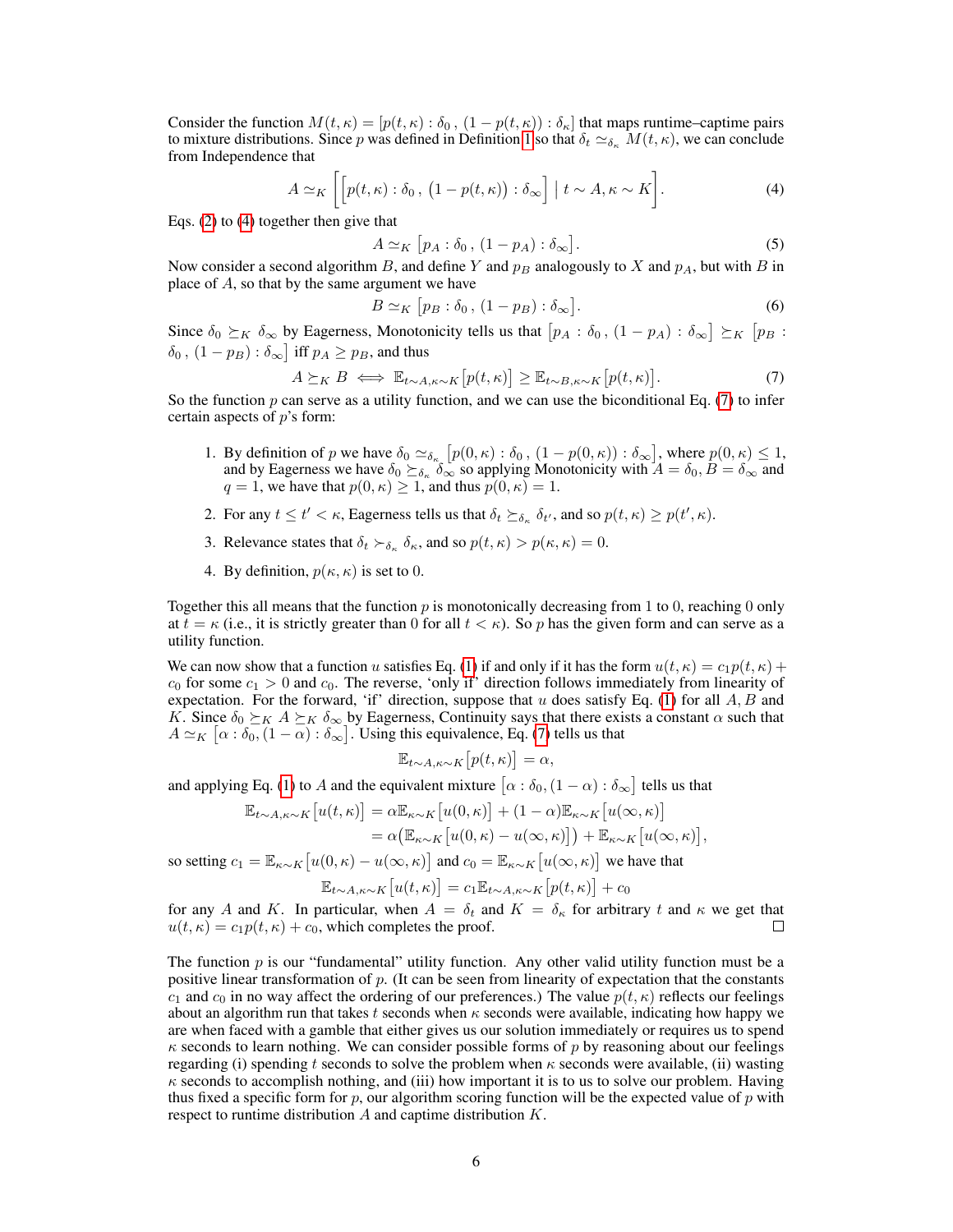

Figure 2: The generic form of the utility function implied by Theorem [1.](#page-4-4)

**Definition 2.** Given captime distribution K and constants  $c_1 > 0$  and  $c_0$ , the score of an algorithm  $\hat{A}$  *is*  $s_K(A) = \mathbb{E}_{t \sim A, \kappa \sim K}[u(t, \kappa)]$ , where  $u(t, \kappa) = c_1 p(t, \kappa) + c_0$ . When K *is unambiguous, we will drop the subscript and write* s(A)*.*

Since this paper is ultimately about choosing *algorithms*, we assume that little or nothing is known about the runtime distribution  $A$  (or  $B$ ), except what can be learned through sampling (Section [4\)](#page-9-0), but that we know something about the captime  $\kappa$ —its mean, say, or the fixed and bounded range in which it falls. The next section discusses how we might give specific form to the function  $p$  in practice.

# <span id="page-6-0"></span>3 Instantiating Utility Functions in Practical Scenarios

We now present a series of examples with the aim of guiding any reader who wishes to apply our framework to their own particular setting. We present them in the context of two key questions we should ask ourselves: (1) Do we know what captime we will face?; and (2) Does an immediate solution give us the same utility as a solution later in the future?

#### 3.1 The Case of Known Captime Distributions

We begin with the simplest scenario, where the answer to both questions is affirmative.

<span id="page-6-1"></span>**Example 3** (Known captime, step-function utility). *Suppose we face a fixed and known captime*  $\kappa_0$ (i.e.,  $K = \delta_{\kappa_0}$ ) and we receive the same value as long as we solve our problem before the captime. If *we set*  $c_1 = 1$  *and*  $c_0 = 0$ *, we have that*  $u(t, \kappa) = 1$  *for*  $t < \kappa$  *and* 0 *otherwise. Our scoring function for an algorithm* A *is therefore our score for algorithm* A *is*  $s(A) = F_A(\kappa_0)$ *, where*  $F_A$  *is the cdf of* A*; in other words, the best algorithm is simply the one that is most likely to finish. Considering again the motivating scenario of Example [1,](#page-1-1) algorithm* A *is at least as good as algorithm* B *for any*  $\kappa_0$  < 10 *days* (if  $\kappa_0 \ge 10$  *days, the problem is indeterminate).* 

The scoring function in Example [3](#page-6-1) is simple and intuitive; indeed, similar metrics are commonly used in practice (under names like "number of instances solved"). Choosing to optimize this  $0/1$  utility function implies that we are indifferent between learning an answer to our problem immediately and learning it t seconds (or minutes or hours) from now, so long as t is less than  $\kappa_0$ .

If we have to pay for runtime and get paid for solving our problem, then we might instead be interested in how much money we can make from an algorithm.

<span id="page-6-2"></span>Example 4 (Known captime, linear utility for money). *Suppose that we face a fixed and known captime*  $\kappa_0$ , that we pay  $cost(t)$  *dollars for* t *seconds of compute, which is our only cost, and that if we are able to solve our problem in* t *seconds, we can sell the answer and earn* r *dollars. So if we*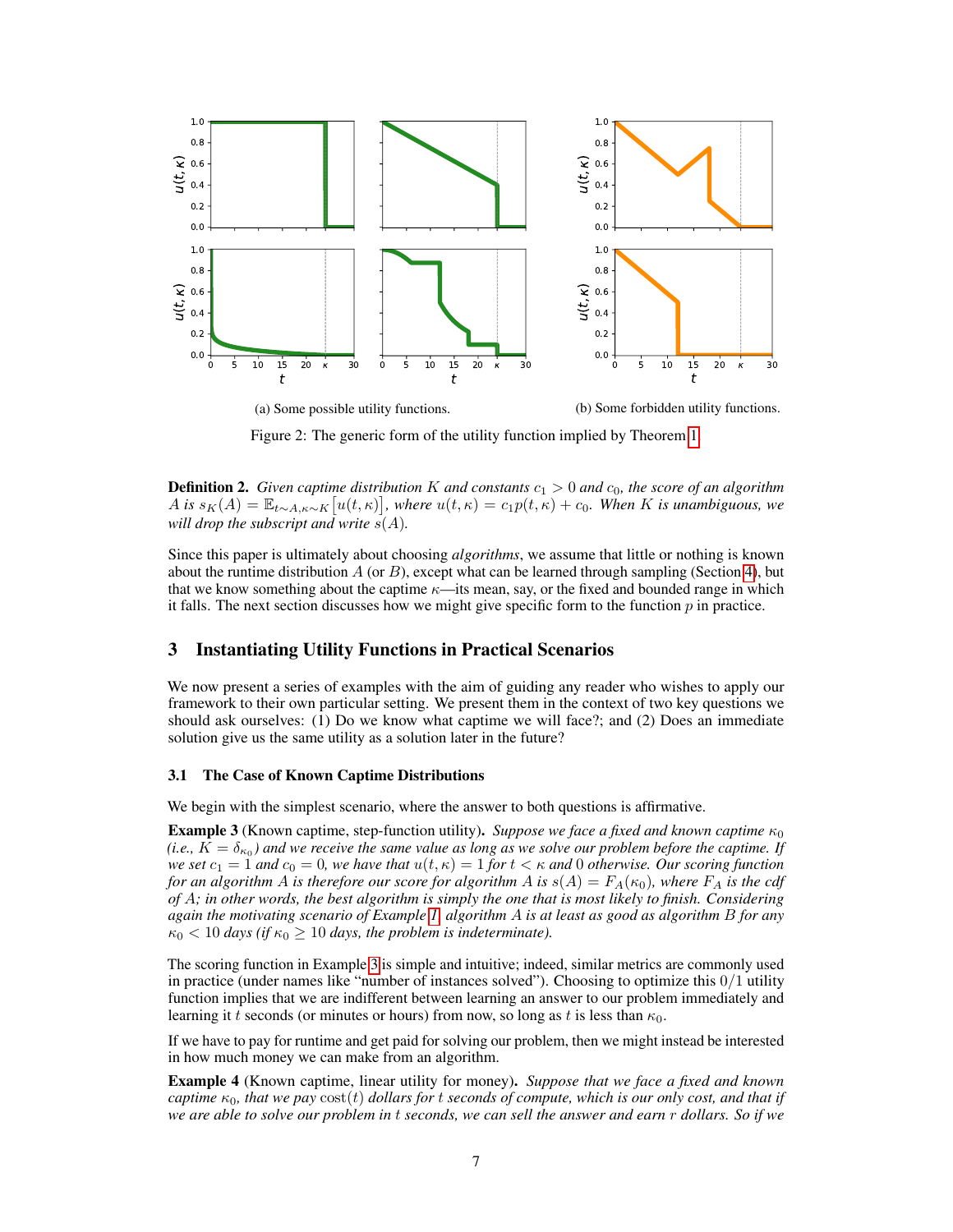*solve our problem in*  $t < \kappa_0$  *seconds, we will earn*  $r - \text{cost}(t)$  *dollars; if not, we will lose*  $-\text{cost}(\kappa_0)$ *dollars. If we only care about money, and we care about money in a linear way, then our utility is simply (proportional to) the number of dollars we earn. Setting*  $c_1 = r + \text{cost}(\kappa_0) - \text{cost}(0)$  *and*  $c_0 = -\cosh(\kappa_0)$ , we find that  $p(t, \kappa_0) = \frac{r+\cos(t(\kappa_0)-\cos(t)}{r+\cos(t(\kappa_0)-\cos(t))}$  for  $t < \kappa_0$ , and  $p(t, \kappa_0) = 0$  otherwise.

The preference for money in Example [4](#page-6-2) implies a specific utility function and thus a specific form of the function p. The denominator  $r + \cos(t\kappa_0) - \cos(t\omega)$  can be interpreted as money "on the table": r is the maximum we stand to earn and  $cost(\kappa_0) - cost(0)$  is the maximum cost savings we can achieve. The numerator  $r + \text{cost}(\kappa_0) - \text{cost}(t)$  represents the portion of this total available money that we were actually able to collect by finishing our run at time t. So  $p(t, \kappa_0)$  is the proportion of the total available money that we were able to earn. We can also see the three aspects of our risk preferences mentioned at the end of Section [2:](#page-2-1) (i) the value of spending t of  $\kappa_0$  seconds to solve our problem is  $r - \text{cost}(t)$ ; (ii) the loss from wasting  $\kappa_0$  seconds to accomplish nothing is  $\text{cost}(\kappa_0)$ ; and (iii) the (present) value of the information to be gained from solving our problem is  $r - \text{cost}(0)$ .

We now turn to the case where we are uncertain about captime (i.e., where  $K$  is not deterministic) in the special case of step-function utilities described in Example [3.](#page-6-1) We do this both because this is the simplest case and because we often really do not care about how long an algorithm run takes given that it completes before our captime (e.g., we do not pay for compute or electricity; we can not use our solution until some point in the future anyway). Indeed, we will see that captime distributions can induce utility functions whose expected values decrease smoothly with time even in this case, and so captime distributions can be seen as one principled way of modeling the way utility depends on time.

Example 5 (Unknown captime, step-function utility). *Suppose we have a step-function utility as in Example* [3](#page-6-1) *but face captime distribution* K. Setting  $c_1 = 1$  *and*  $c_0 = 0$  *again gives*  $u(t, \kappa) = 1$  *for* t < κ *and 0 otherwise, but this time* u *is not fixed with respect to* κ*. Our scoring function for an algorithm* A *is the expectation over* A*'s runtime of the probability that* A *will finish before it times out, i.e., K's survival function. Thus*  $s(A) = \mathbb{E}_{t \sim A} [1 - F_K(t)].$ 

Indeed, the function  $F_K$  plays an integral part in utility functions beyond the step-function case as well. For example, suppose we know that  $\kappa$  is distributed uniformly in the range from 0 to  $\kappa_0$  seconds. Then the distribution K has CDF  $F_{unif}(t) = t/\kappa_0$  for  $t < \kappa_0$  and  $F_{unif}(t) = 1$  otherwise. The utility function whose expectation we should maximize in this case is linear:  $u_{unif}(t) = 1 - \frac{t}{\kappa_0}$  if  $t < \kappa_0$ , and  $u_{unif}(t) = 0$  otherwise.

#### 3.2 The Case of Underspecified Captime Distributions

More realistically,  $K$  may be underspecified: we may know some of its properties without knowing it exactly. In such cases, we advocate employing the method of maximum entropy of [Jaynes](#page-12-14) [\(1957\)](#page-12-14), which allows us to incorporate such knowledge without introducing additional, unjustified assumptions. Entropy is a measure of the average information content that would be revealed to us by observing some unknown quantity. The principle of maximum entropy tells us to use the distribution for which this value is highest, subject to satisfying whatever restrictions we have. It allows us to impose only the assumptions we want to make when assigning probability mass to our captime distribution. In this sense, the principle of maximum entropy is an application of Occam's razor. We can consider how different pieces of information imply different distributions  $K$  that affect the form of our algorithm scoring function through their CDF  $F_K(t)$ .

Suppose that we know our client will need a solution within 24 hours, but we do not perfectly trust our equipment and realize that a failure may leave us with somewhat less time, somewhere between 0 and 24 hours. With no restrictions on the prior  $K$  beyond having bounded support, the maximum entropy captime distribution is the same uniform distribution we derived above under different assumptions (please see Appendix [B](#page-16-0) for all maximum entropy derivations):

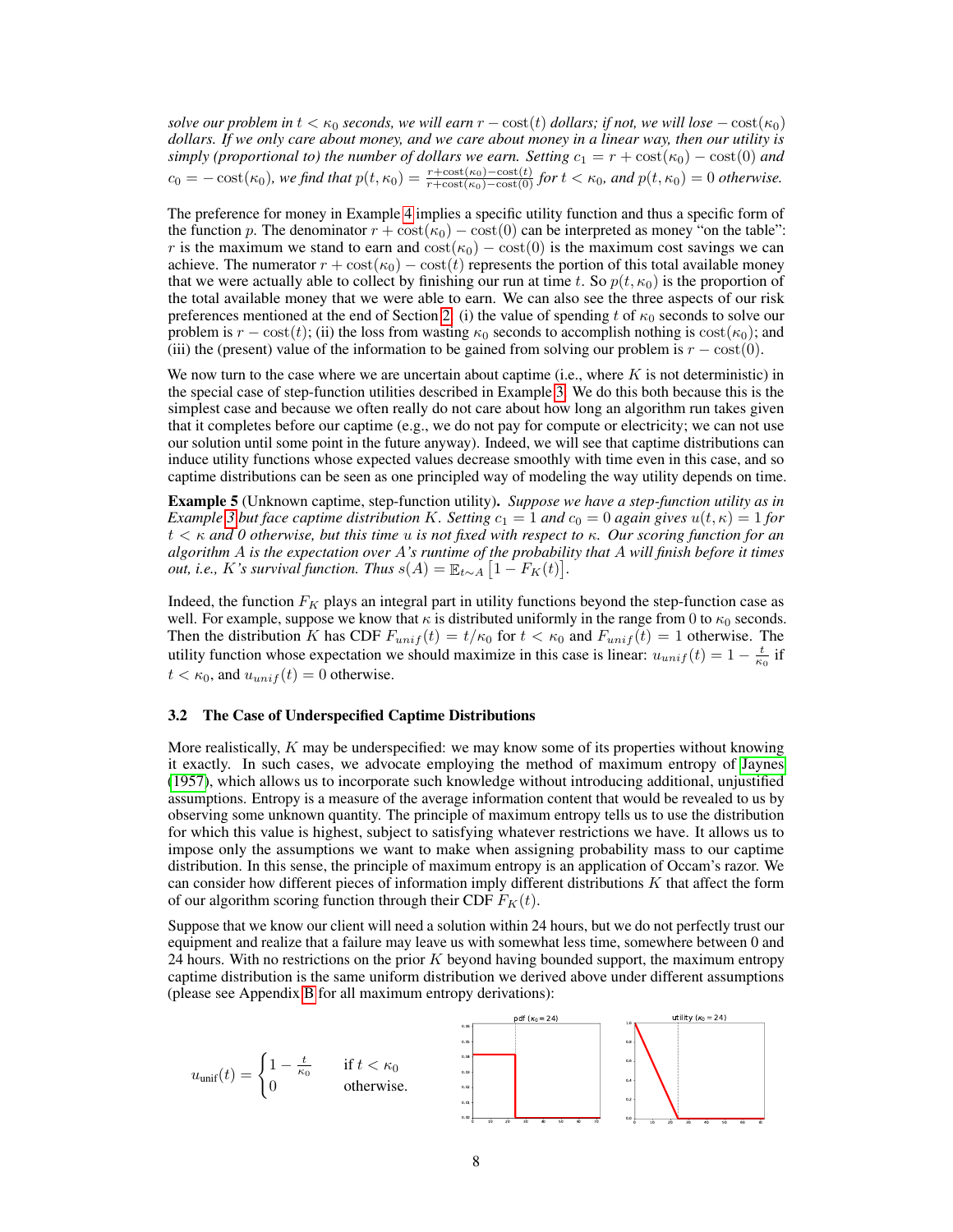Perhaps we do not know an upper bound on the timeout we will face, but instead know that we will have  $\kappa_0$  hours on average (we know the average lifetime of our equipment, say). In this case the maximum entropy distribution for all priors with the condition that  $\mathbb{E}_{\kappa \sim K}[\kappa] = \kappa_0$  is an exponential distribution with rate parameter  $1/\kappa_0$ , so we should optimize an exponential utility function:



Maybe we do not quite know the average time limit, but we do know its expected order of magnitude. This amounts to a constraint on the expectation of the log of the timeout:  $\mathbb{E}_{\kappa \sim K}[\log(\kappa/\kappa_0)] = 1/\alpha$ where  $\kappa > \kappa_0$  (i.e., we know the order of magnitude measured in units of  $\kappa_0$ ). The maximum entropy distribution under this constraint is a Pareto with shape parameter  $\alpha$ , so we should optimize a geometric utility function:



Example 6. *Pareto timeout, constant utility. Suppose that we face no decrease in utility from time spent running our algorithm, but that we do not know the distribution of* κ *with certainty, only that we expect it to be on the order of seconds. If we are also measuring time in seconds, we can interpret this condition as the restriction* Eκ∼K[log(κ)] = 1*, which implies a Pareto distribution for* K with parameters 1 and 1. Setting the constants  $c_1 = 1$  and  $c_0 = 0$  we get the scoring  $f$ unction  $s(A) = F_A(1) + \mathbb{E}_{t \sim A} \left[ \frac{1}{t} \mid t \ge 1 \right] (1 - F_A(1)).$  *Further, if it happens to be the case (as in Example* [1\)](#page-1-1) that A always takes at least 1 second, so that  $F_A(1) = 0$ , our scoring function becomes *A*'s expected inverse runtime  $s(A) = \mathbb{E}_{t \sim A} \left[ \frac{1}{t} \right]$ . Applied to the two algorithms in Example [1,](#page-1-1) this *gives*  $s(A) \ge 0.99$ *, while*  $s(B) \le 1/864000$ *.* 

The geometric (Pareto) utility function offers an appealing, alternative interpretation. Consider how our utility would change if our runtime doubled from t to 2t. Fixing  $\alpha = 1$  for simplicity, we see that  $u(2t) = u(t)/2$ : doubling runtime halves our utility. Different values of  $\alpha$  would give different rates of geometric progression. The parameter  $\kappa_0$  serves to calibrate our runtimes, determining our units of measurement.[7](#page-8-0) Are we expecting a runtime of seconds, hours or days? If hours, the Pareto utility pays no consideration to runtimes smaller than one hour; these are indistinguishable to us and all represent perfect utility. But we do not need to be so indiscriminate of small runtimes. The Pareto utility was derived from an order-of-magnitude condition like  $\mathbb{E}_{\kappa \sim K}[\log(\kappa/\kappa_0)| \kappa \ge \kappa_0] = 1/\alpha$ . An equivalent left-tail condition would be  $\mathbb{E}_{\kappa \sim K}[\log(\kappa_0/\kappa) \mid \kappa < \kappa_0] = 1/\alpha$ . If we insist on continuity at  $\kappa_0$  (implying a smooth utility function), the maximum entropy distribution under these conditions is a log-Laplace<sup>[8](#page-8-1)</sup> with parameters log  $\kappa_0$  and  $\alpha$ , giving a utility function with geometric decay above  $\kappa_0$  as well as geometric growth (towards unity) below it:



The log-Laplace distribution divides its probability mass equally between values greater and less than  $\kappa_0$  (i.e., it assumes the probability that we get an extension is the same as the probability that we face

<span id="page-8-0"></span>Mathematically,  $\kappa_0$  serves to remove the units from inside the logarithm, which is a transcendental function.

<span id="page-8-1"></span> $8X$  follows a log-Laplace distribution if log X follows a Laplace distribution, analogous to log-Normal.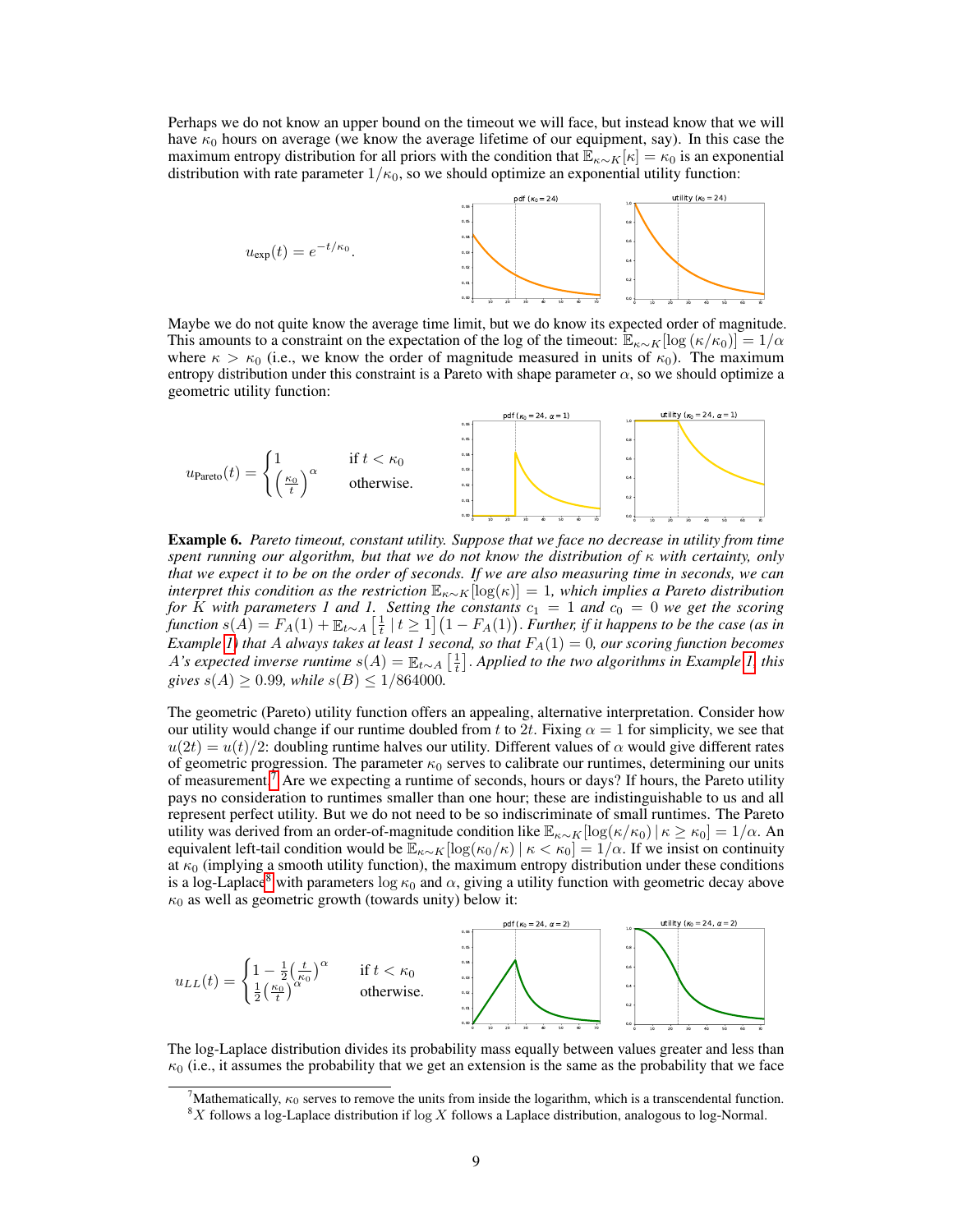a mishap). We might not want this to be so (e.g., if our client is a stickler and our servers are old). We can insist that  $Pr_{\kappa \sim K}(\kappa < \kappa_0) = p$ , and impose similar but more flexible order-of-magnitude tail conditions:  $\mathbb{E}_{\kappa \sim K}[\log(\kappa_0/\kappa)] \kappa < \kappa_0] = 1/\beta$  and  $\mathbb{E}_{\kappa \sim K}[\log(\kappa/\kappa_0)] \kappa \ge \kappa_0] = 1/\alpha$ . The maximum entropy distribution with these conditions gives us control over how much probability mass we place on either side of  $\kappa_0$ , and over the decay rates for timeouts that deviate from  $\kappa_0$ . However, if we want a distribution that is continuous at  $\kappa_0$  (so that u is smooth) we find that we require  $p = \frac{\alpha}{\alpha + \beta}$ . The resulting distribution is a *generalized* log-Laplace:



The Pareto and log-Laplace distributions constrain the mean absolute deviation (in log space), but we could choose to constrain the more familiar squared deviation instead. Fixing  $\mathbb{E}[(\log(\kappa/\kappa_0))^2] = \sigma^2$ , with the centering condition  $\mathbb{E}[\log(\kappa/\kappa_0)] = 0$ , gives a log-normal maximum entropy distribution and an error-function utility:



Finally, we can also incorporate tail constraints as maximum entropy conditions. Maybe we have  $\kappa_0$  hours and we know our server might fail, but it is brand new and we know that the chance it will fail within the first  $\kappa_0$  hours is very low, so that  $Pr_{\kappa \sim K}(\kappa < \kappa_1) \leq \delta$ . Then we should optimize the piecewise linear utility function:



Overall, the method of maximum entropy gives us a principled way to adopt partial knowledge about  $K$  into our scoring function; of course, it applies similarly beyond the case of step-function utilities.

# <span id="page-9-0"></span>4 Estimating Expected Utility from Runtime Samples

So far we have talked about choosing between algorithms in the case where their runtime distributions are known. In practice, we must estimate runtime distributions via sampling, and to try to make high-probability claims about their average quality. In this setting, each sample we draw imposes a runtime cost equal to its (capped) value. Thus, if we want to be efficient in our estimation procedure, it is not the number of samples that concerns us, but the sum of their values. This raises the question of how cheaply we can estimate an algorithm's score.

Suppose  $t_1, \ldots, t_m$  are runtimes sampled from A. We do not get to observe each  $t_j$ , but instead observe *capped* runtimes  $t_j^{(\kappa)} = \min\{t_j, \kappa\}$ . The utility values of the capped runtimes we observe are  $u(t_j^{(\kappa)})$ , and we want to know if these are a good estimate of the true expected utility. Our saving grace is that we do not need to learn about the distribution of runtimes, we need to learn about the distribution of utilities, which is a monotonically decreasing function of runtime, bounded from below by 0. If we are estimating average runtime, long but exceedingly unlikely runs can always impact the expected value, and searching for them (to rule them out) becomes important. When estimating utilities on the other hand, long runs become less and less important since the utility they contribute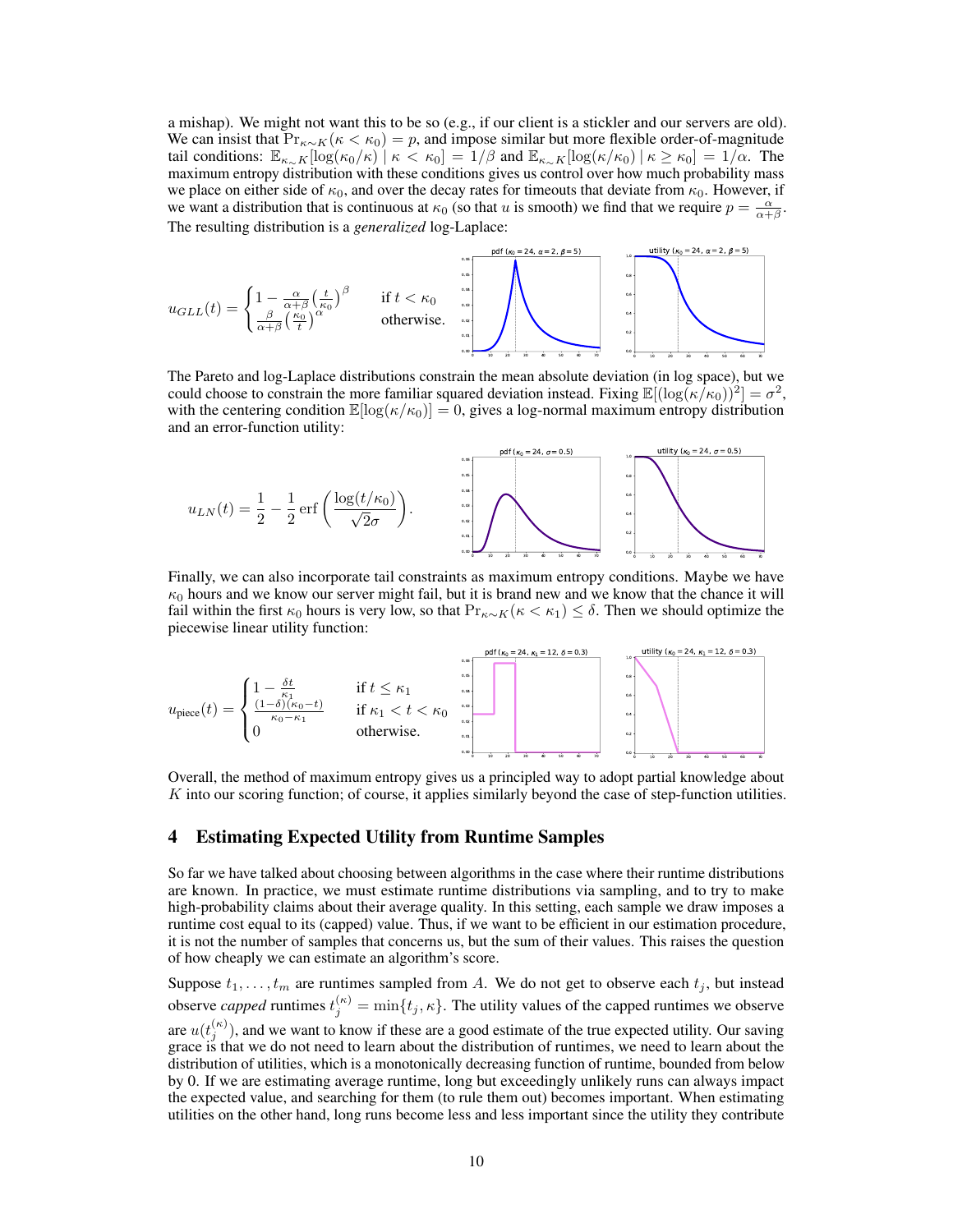approaches 0 (as does their likelihood of occurring) and so they contribute virtually nothing to the expectation. Thus, expected utility can be accurately determined from capped samples even when expected runtime cannot. For simplicity, we assume in this section that  $u$  is invertible and bounded in  $[0, 1]$ . Theorem [2](#page-10-0) shows that the total time required to estimate an algorithm's score depends on  $u^{-1}(\cdot)$ , and on parameters  $\epsilon$  and  $\delta$ , but has no dependence on A's average runtime. That is, regardless of  $\vec{A}$ 's runtime distribution—even if  $\vec{A}$ 's mean runtime is infinite—we can accurately estimate its true expected utility from capped samples, with the number of samples required and the captime depending on  $\epsilon$ ,  $\delta$ , and u.

<span id="page-10-0"></span>**Theorem 2.** The time to estimate the score of an arbitrary algorithm A to within an  $\epsilon$  additive factor with probability  $1-\delta$  will be greater than  $m\cdot u^{-1}(2\epsilon)$  in the worst case, but always less than  $m \cdot u^{-1}(\epsilon/2)$ , where  $m = \frac{\ln(2/\delta)}{2}$  $rac{2/\delta)}{2}\left(\frac{2-\epsilon}{\epsilon}\right)^2$ .

The proof follows from the next two lemmas. The number of samples required is determined by Hoeffding's inequality, independent of the choice of captime. If we are constrained by an accuracy parameter  $\epsilon$ , then we must do runs at an implied captime of  $u^{-1}(\epsilon/2)$ . If we are constrained by a captime  $\kappa$ , then we must do enough runs to apply Hoeffding's inequality with an accuracy parameter of  $u(\kappa)$ .

<span id="page-10-1"></span>**Lemma 1.** *For any*  $\epsilon$ ,  $\delta$ , *any* algorithm A, and any utility function u, if we take  $m = \frac{\ln(2/\delta)}{2}$  $\frac{2/\delta)}{2}\left(\frac{2-\epsilon}{\epsilon}\right)^2$ *runtime samples from A at captime*  $\kappa = u^{-1}(\epsilon/2)$ , then the capped sample mean utility will be within  $\epsilon$  *of the true, uncapped mean utility with probability at least*  $1 - \delta$ *.* 

*Proof.* By the triangle inequality

$$
\begin{split} &\Pr\left(\left|\frac{1}{m}\sum_{j=1}^{m}u(t_j^{(\kappa)})-\underset{t\sim A}{\mathbb{E}}\left[u(t)\right]\right|\geq\epsilon\right) \\ &=\Pr\left(\left|\frac{1}{m}\sum_{j=1}^{m}u(t_j^{(\kappa)})-\underset{t\sim A}{\mathbb{E}}\left[u(t^{(\kappa)})\right]+\underset{t\sim A}{\mathbb{E}}\left[u(t^{(\kappa)})-u(t)\right]\right|\geq\epsilon\right) \\ &\leq \Pr\left(\left|\frac{1}{m}\sum_{j=1}^{m}u(t_j^{(\kappa)})-\underset{t\sim A}{\mathbb{E}}\left[u(t^{(\kappa)})\right]\right|+\left|\underset{t\sim A}{\mathbb{E}}\left[u(t^{(\kappa)})-u(t)\right]\right|\geq\epsilon\right). \end{split}
$$

But since  $\mathbb{E}_{t\sim A} [u(t^{(\kappa)}) - u(t)] = \mathbb{E}_{t\sim A} [u(t^{(\kappa)}) - u(t)|t \ge \kappa] \Pr_{t\sim A} (t \ge \kappa)$ , and  $u(t^{(\kappa)}) =$  $u(\kappa) = \epsilon/2$  for  $t \geq \kappa$ , we have that

$$
\mathop{\mathbb{E}}_{t \sim A} \left[ u(t^{(\kappa)}) - u(t) \right] \leq \frac{\epsilon}{2}.
$$

Together these tell us that

$$
\Pr\left(\left|\frac{1}{m}\sum_{j=1}^{m}u(t_j^{(\kappa)}) - \underset{t \sim A}{\mathbb{E}}\left[u(t)\right]\right| \geq \epsilon\right) \leq \Pr\left(\left|\frac{1}{m}\sum_{j=1}^{m}u(t_j^{(\kappa)}) - \underset{t \sim A}{\mathbb{E}}\left[u(t^{(\kappa)})\right]\right| \geq \frac{\epsilon}{2}\right).
$$

Then using the fact that  $u(t_j^{(\kappa)}) \in [\frac{\epsilon}{2}, 1]$  for all j, Hoeffding's inequality tells us that

$$
\Pr\left(\left|\frac{1}{m}\sum_{j=1}^{m}u(t_j^{(\kappa)}) - \mathop{\mathbb{E}}_{t \sim A}\left[u(t)\right]\right| \ge \epsilon\right) \le \delta
$$

if we take at least  $m = \frac{\ln(2/\delta)}{2}$  $\frac{2/\delta}{2} \left(\frac{2-\epsilon}{\epsilon}\right)^2$  capped samples.

Lemma [1](#page-10-1) shows that if we take enough samples at a large enough captime, then we can accurately estimate any distribution's mean utility. We know that if we take too few samples we will never be able to estimate a distribution well (even if they are uncapped samples). The next lemma shows it is also true that no matter how many samples we take, if the captime we take them at is too small, then we will fail to estimate some distributions well.

Lemma 2. *For any and any utility function* u*, there exists a distribution* A *such that no matter how* many samples we take, if the captime  $\kappa < u^{-1}(2\epsilon)$ , then the capped sample mean utility will be at *least*  $\epsilon$  *from the true, uncapped mean.* 

 $\Box$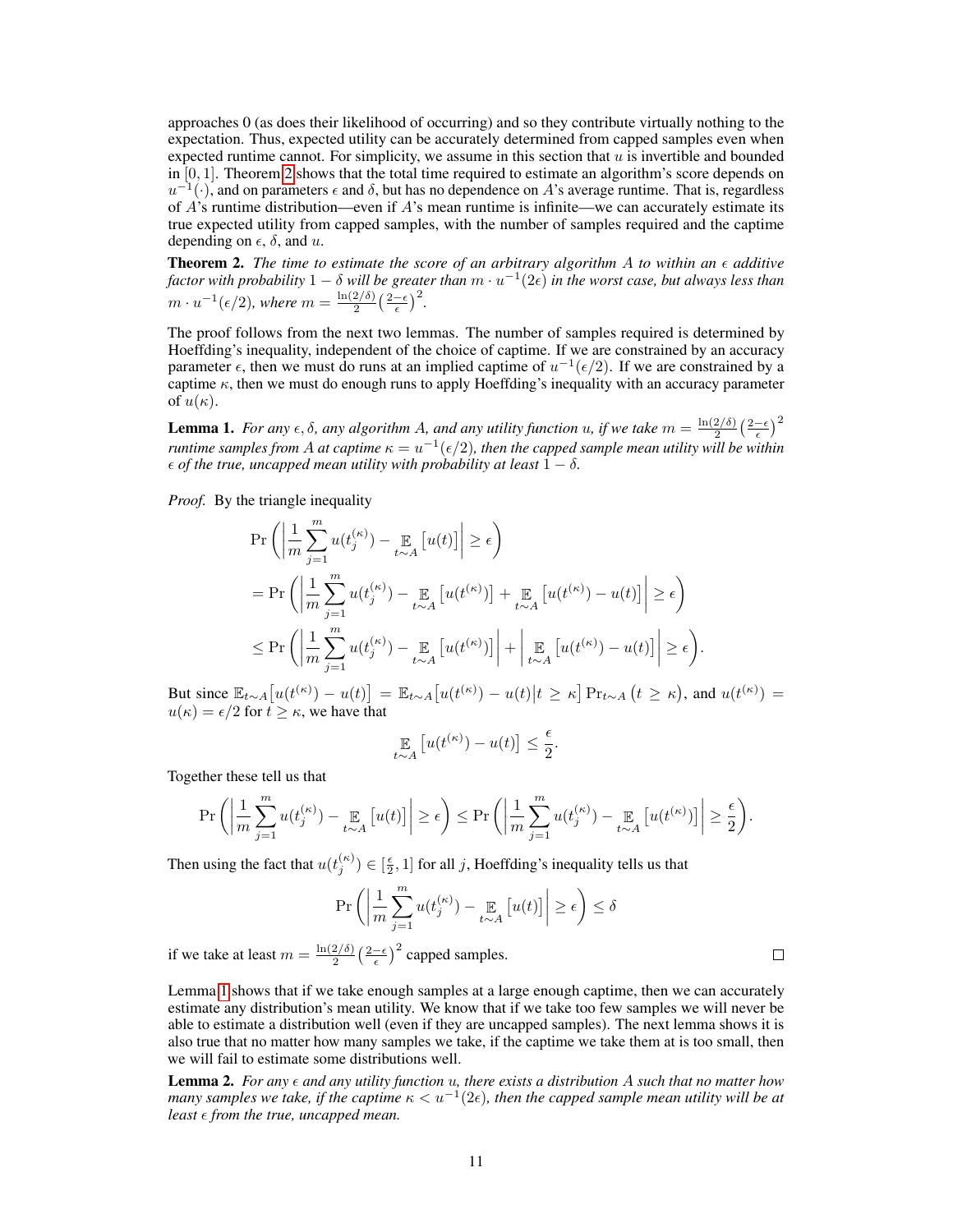*Proof.* By the (reverse) triangle inequality, and since utilities are positive, we have

$$
\left|\frac{1}{m}\sum_{j=1}^m u(t_j^{(\kappa)}) - \underset{t \sim A}{\mathbb{E}}\left[u(t)\right]\right| \geq \frac{1}{m}\sum_{j=1}^m u(t_j^{(\kappa)}) - \underset{t \sim A}{\mathbb{E}}\left[u(t)\right].
$$

Since  $t_j^{(\kappa)} \le \kappa < u^{-1}(2\epsilon)$  for all j, we have  $u(t_j^{(\kappa)}) \ge u(\kappa) > 2\epsilon$ , and so

$$
\frac{1}{m}\sum_{j=1}^m u(t_j^{(\kappa)}) > 2\epsilon.
$$

Since  $u(t) \to 0$  as  $t \to \infty$ , there exists some  $t_{\epsilon}$  such that  $u(t_{\epsilon}) < \epsilon$ . If we choose A to always return  $t_{\epsilon}$ , we have that

$$
\mathop{\mathbb{E}}_{t \sim A} \left[ u(t) \right] < \epsilon.
$$

Combining the above we have that

$$
\left|\frac{1}{m}\sum_{j=1}^m u(t_j^{(\kappa)}) - \mathop{\mathbb{E}}_{t \sim A} \left[ u(t) \right] \right| \geq \epsilon
$$

regardless of how many samples are taken.

# 5 Conclusion

It is nontrivial to identify a general scoring function that reflects our preferences across runtime distributions, particularly given that we often observe only capped runtimes. It is important to do so any time algorithms are compared on the basis of their practical performance, and particularly important when these comparisons are conducted programatically as in the case of automated algorithm design. Following [Von Neumann and Morgenstern](#page-13-11) [\(1944\)](#page-13-11), this paper has identified the constrained family of utility functions that results when our preferences obey six simple axioms. We have worked through a wide range of examples showing utility functions that would be appropriate in different use cases, both when captime distributions are known and when they are underspecified; in the latter case, we appeal to the method of maximum entropy. Finally, we have shown that, given a specific utility function, we can estimate an algorithm's score to within a desired degree of accuracy using capped runtime samples, where the size of the captime depends on the desired accuracy and on the utility function. The appendix includes a historical survey positioning our work in the context of the utility theoretic literature (Appendix [A\)](#page-14-0); derivations of our maximum entropy distributions (Appendix [B\)](#page-16-0); and a generalization to settings in which solution quality trades off with runtime (Appendix [C\)](#page-21-0). Our framework is applicable to the automated design of any algorithms, including malicious ones; however, we see no reason to suspect that our framework should either increase or decrease the negative impact of any algorithm, nor increase or decrease its prevalence.

# References

- <span id="page-11-3"></span>Allais, M. (1953). Le comportement de l'homme rationnel devant le risque: critique des postulats et axiomes de l'école américaine. *Econometrica: Journal of the Econometric Society*, pages 503–546.
- <span id="page-11-0"></span>Ansótegui, C., Sellmann, M., and Tierney, K. (2009). A gender-based genetic algorithm for the automatic configuration of algorithms. In *International Conference on Principles and Practice of Constraint Programming*, pages 142–157. Springer.
- <span id="page-11-2"></span>Bacci, S. and Chiandotto, B. (2019). *Introduction to Statistical Decision Theory: Utility Theory and Causal Analysis*. CRC Press.
- <span id="page-11-1"></span>Balcan, M.-F., DeBlasio, D., Dick, T., Kingsford, C., Sandholm, T., and Vitercik, E. (2021). How much data is sufficient to learn high-performing algorithms? generalization guarantees for datadriven algorithm design. In *Proceedings of the 53rd Annual ACM SIGACT Symposium on Theory of Computing*, pages 919–932.

 $\Box$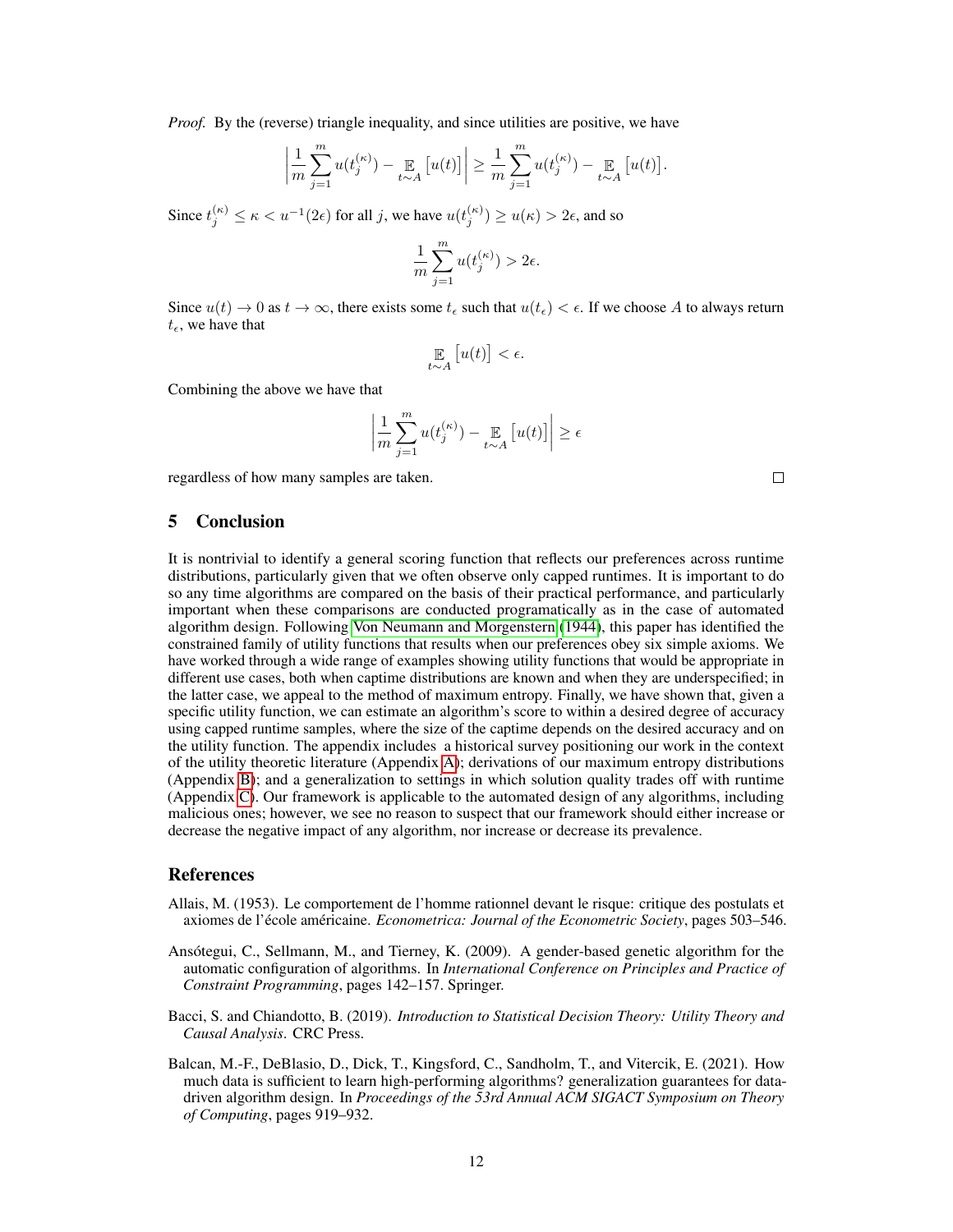- <span id="page-12-11"></span>Balcan, M.-F., Nagarajan, V., Vitercik, E., and White, C. (2017). Learning-theoretic foundations of algorithm configuration for combinatorial partitioning problems. In *Conference on Learning Theory*, pages 213–274. PMLR.
- <span id="page-12-3"></span>Birattari, M., Stützle, T., Paquete, L., and Varrentrapp, K. (2002). A racing algorithm for configuring metaheuristics. In *Proceedings of the 4th Annual Conference on Genetic and Evolutionary Computation*, page 11–18. Morgan Kaufmann Publishers Inc.
- <span id="page-12-12"></span>Buro, M. and Büning, H. K. (1992). *Report on a SAT competition*. Fachbereich Math.-Informatik, Univ. Gesamthochschule Paderborn, Germany.
- <span id="page-12-20"></span>Cover, T. M. and Thomas, J. A. (2006). *Elements of Information Theory*. John Wiley & Sons, Inc., 2 edition.
- <span id="page-12-18"></span>Ellsberg, D. (1961). Risk, ambiguity, and the Savage axioms. *The quarterly journal of economics*, pages 643–669.
- <span id="page-12-16"></span>Fishburn, P. and Wakker, P. (1995). The invention of the independence condition for preferences. *Management Science*, 41(7):1130–1144.
- <span id="page-12-17"></span>Fishburn, P. C. (1970). Utility theory for decision making. Technical report, Research analysis corp McLean VA.
- <span id="page-12-15"></span>Fishburn, P. C. (1989). Retrospective on the utility theory of von Neumann and Morgenstern. *Journal of Risk and Uncertainty*, 2(2):127–157.
- <span id="page-12-13"></span>Froleyks, N., Heule, M., Iser, M., Järvisalo, M., and Suda, M. (2021). SAT competition 2020. *Artificial Intelligence*, 301:103572.
- <span id="page-12-6"></span>Gagliolo, M. and Schmidhuber, J. (2006). Learning dynamic algorithm portfolios. *Annals of Mathematics and Artificial Intelligence*, 47(3-4):295–328.
- <span id="page-12-1"></span>Gomes, C. P. and Selman, B. (2001). Algorithm portfolios. *Artificial Intelligence*, 126(1-2):43–62.
- <span id="page-12-8"></span>Gupta, R. and Roughgarden, T. (2017). A PAC approach to application-specific algorithm selection. *SIAM Journal on Computing*, 46(3):992–1017.
- <span id="page-12-2"></span>Horvitz, E., Ruan, Y., Gomes, C. P., Kautz, H., Selman, B., and Chickering, D. M. (2001). A Bayesian approach to tackling hard computational problems. In *Proceedings of UAI*, pages 235–244.
- <span id="page-12-0"></span>Huberman, B., Lukose, R., and Hogg, T. (1997). An economics approach to hard computational problems. *Science*, 265:51–54.
- <span id="page-12-5"></span>Hutter, F., H. Hoos, H., and Leyton-Brown, K. (2011). Sequential model-based optimization for general algorithm configuration. In *International Conference on Learning and Intelligent Optimization*, pages 507–523. Springer.
- <span id="page-12-4"></span>Hutter, F., Hoos, H. H., Leyton-Brown, K., and Stützle, T. (2009). ParamILS: an automatic algorithm configuration framework. *Journal of Artificial Intelligence Research*, 36:267–306.
- <span id="page-12-14"></span>Jaynes, E. T. (1957). Information theory and statistical mechanics. *Physical review*, 106(4):620.
- <span id="page-12-7"></span>Kadioglu, S., Malitsky, Y., Sellmann, M., and Tierney, K. (2010). ISAC: Instance-Specific Algorithm Configuration. In *Proc. of ECAI'10*, pages 751–756.
- <span id="page-12-19"></span>Kahneman, D. and Tversky, A. (1979). Prospect theory: An analysis of decision under risk. *Econometrica*, 47(2):263–291.
- <span id="page-12-9"></span>Kleinberg, R., Leyton-Brown, K., and Lucier, B. (2017). Efficiency through procrastination: Approximately optimal algorithm configuration with runtime guarantees. In *IJCAI*, volume 3, page 1.
- <span id="page-12-10"></span>Kleinberg, R., Leyton-Brown, K., Lucier, B., and Graham, D. (2019). Procrastinating with confidence: Near-optimal, anytime, adaptive algorithm configuration. *Advances in Neural Information Processing Systems*, 32.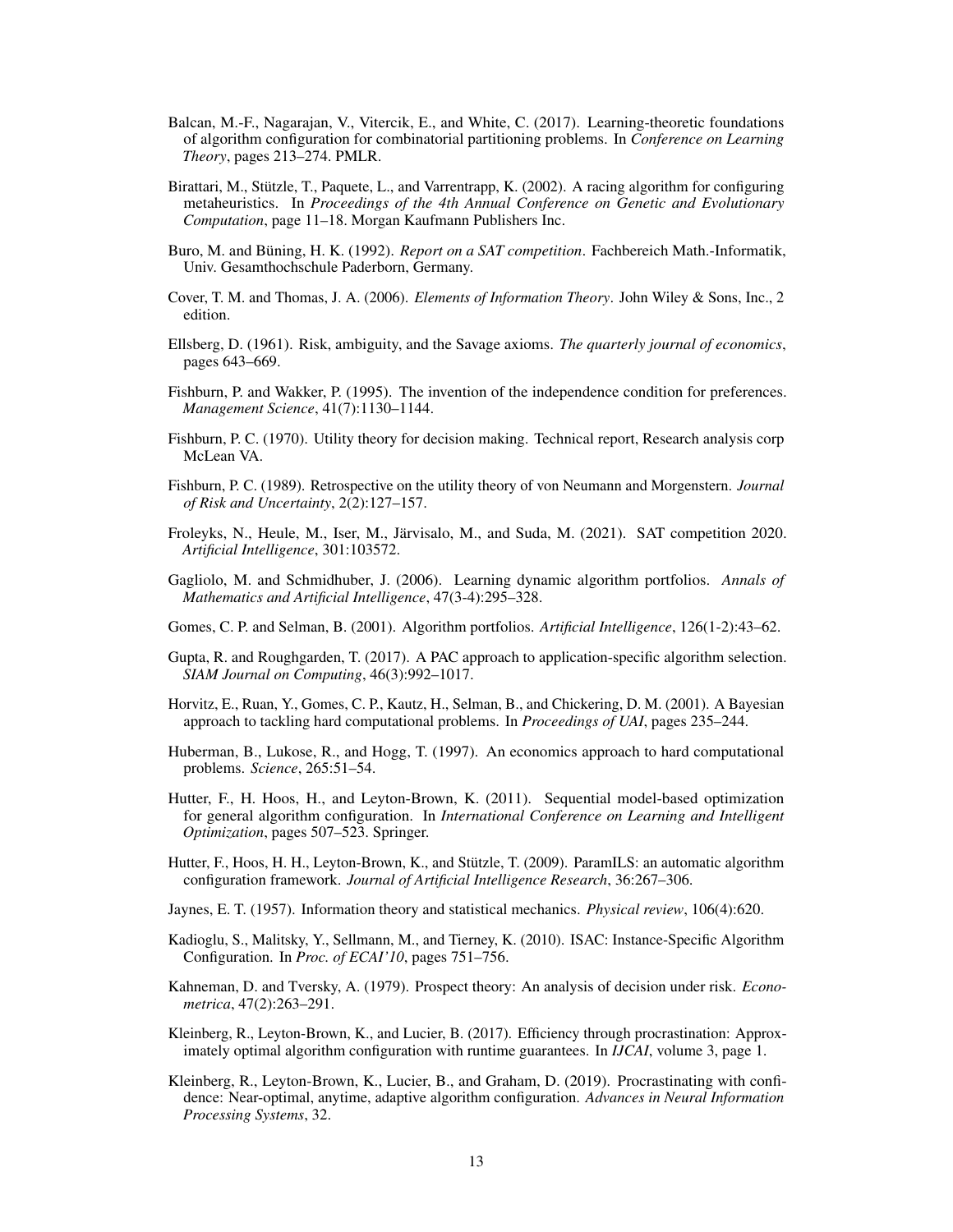- <span id="page-13-13"></span>Kolmogorov, A. N. (1930). Sur la notion de la moyenne. *Atti Accad. Naz. Lincei. Rend.*, 12(9):388– 391. Reprinted as "On the Notion of Mean" in *Selected Works of AN Kolmogorov: Volume I: Mathematics and Mechanics*. Tikhomirov, Vladimir M, ed. Springer Science & Business Media. (1991). pages 144–146.
- <span id="page-13-4"></span>Lagoudakis, M. G. and Littman, M. L. (2001). Learning to select branching rules in the DPLL procedure for satisfiability. In *LICS/SAT*, pages 344–359.
- <span id="page-13-1"></span>Leyton-Brown, K., Nudelman, E., Andrew, G., McFadden, J., and Shoham, Y. (2003). A portfolio approach to algorithm selection. In *Proceedings of IJCAI*, pages 1542–1543.
- <span id="page-13-3"></span>López-Ibáñez, M., Dubois-Lacoste, J., Cáceres, L. P., Birattari, M., and Stützle, T. (2016). The irace package: Iterated racing for automatic algorithm configuration. *Operations Research Perspectives*, 3:43–58.
- <span id="page-13-20"></span>MacCrimmon, K. R. and Larsson, S. (1979). Utility theory: Axioms versus 'paradoxes'. In *Expected utility hypotheses and the Allais paradox*, pages 333–409. Springer.
- <span id="page-13-12"></span>Malinvaud, E. (1952). Note on von Neumann-Morgenstern's strong independence axiom. *Econometrica (pre-1986)*, 20(4):679.
- <span id="page-13-14"></span>Moscati, I. (2016). Retrospectives: how economists came to accept expected utility theory: the case of Samuelson and Savage. *Journal of economic perspectives*, 30(2):219–36.
- <span id="page-13-18"></span>Parmigiani, G. and Inoue, L. (2009). *Decision theory: Principles and approaches*. John Wiley & Sons.
- <span id="page-13-0"></span>Rice, J. R. (1976). The algorithm selection problem. *Advances in Computers*, 15:65–118.
- <span id="page-13-15"></span>Samuelson, P. A. (1952). Probability, utility, and the independence axiom. *Econometrica: Journal of the Econometric Society*, pages 670–678.
- <span id="page-13-16"></span>Savage, L. J. (1972). *The foundations of statistics*. Courier Corporation.
- <span id="page-13-6"></span>Seipp, J., Sievers, S., Helmert, M., and Hutter, F. (2014). Automatic configuration of sequential planning portfolios. In *Proc. of AAAI'15*.
- <span id="page-13-17"></span>Shoham, Y. and Leyton-Brown, K. (2008). *Multiagent systems: Algorithmic, game-theoretic, and logical foundations*. Cambridge University Press.
- <span id="page-13-10"></span>Simon, L., Le Berre, D., and Hirsch, E. A. (2005). The SAT2002 competition. *Annals of Mathematics and Artificial Intelligence*, 43(1):307–342.
- <span id="page-13-19"></span>Slovic, P. and Tversky, A. (1974). Who accepts Savage's axiom? *Behavioral science*, 19(6):368–373.
- <span id="page-13-11"></span>Von Neumann, J. and Morgenstern, O. (1944). *Theory of games and economic behavior*. Princeton university press.
- <span id="page-13-9"></span>Weisz, G., György, A., Lin, W., Graham, D. R., Leyton-Brown, K., Szepesvári, C., and Lucier, B. (2020). ImpatientCapsAndRuns: Approximately optimal algorithm configuration from an infinite pool. In Larochelle, H., Ranzato, M., Hadsell, R., Balcan, M., and Lin, H., editors, *Proceedings of NeurIPS*.
- <span id="page-13-7"></span>Weisz, G., György, A., and Szepesvári, C. (2018). LeapsAndBounds: A method for approximately optimal algorithm configuration. In *Proceedings of the International Conference on Machine Learning (ICML)*.
- <span id="page-13-8"></span>Weisz, G., Gyorgy, A., and Szepesvári, C. (2019). CapsAndRuns: An improved method for approximately optimal algorithm configuration. In *International Conference on Machine Learning*, pages 6707–6715. PMLR.
- <span id="page-13-5"></span>Xu, L., Hoos, H., and Leyton-Brown, K. (2010). Hydra: Automatically configuring algorithms for portfolio-based selection. In *Proc. of AAAI'10*, pages 210–216.
- <span id="page-13-2"></span>Xu, L., Hutter, F., Hoos, H. H., and Leyton-Brown, K. (2008). SATzilla: portfolio-based algorithm selection for SAT. *Journal of Artificial Intelligence Research*, 32:565–606.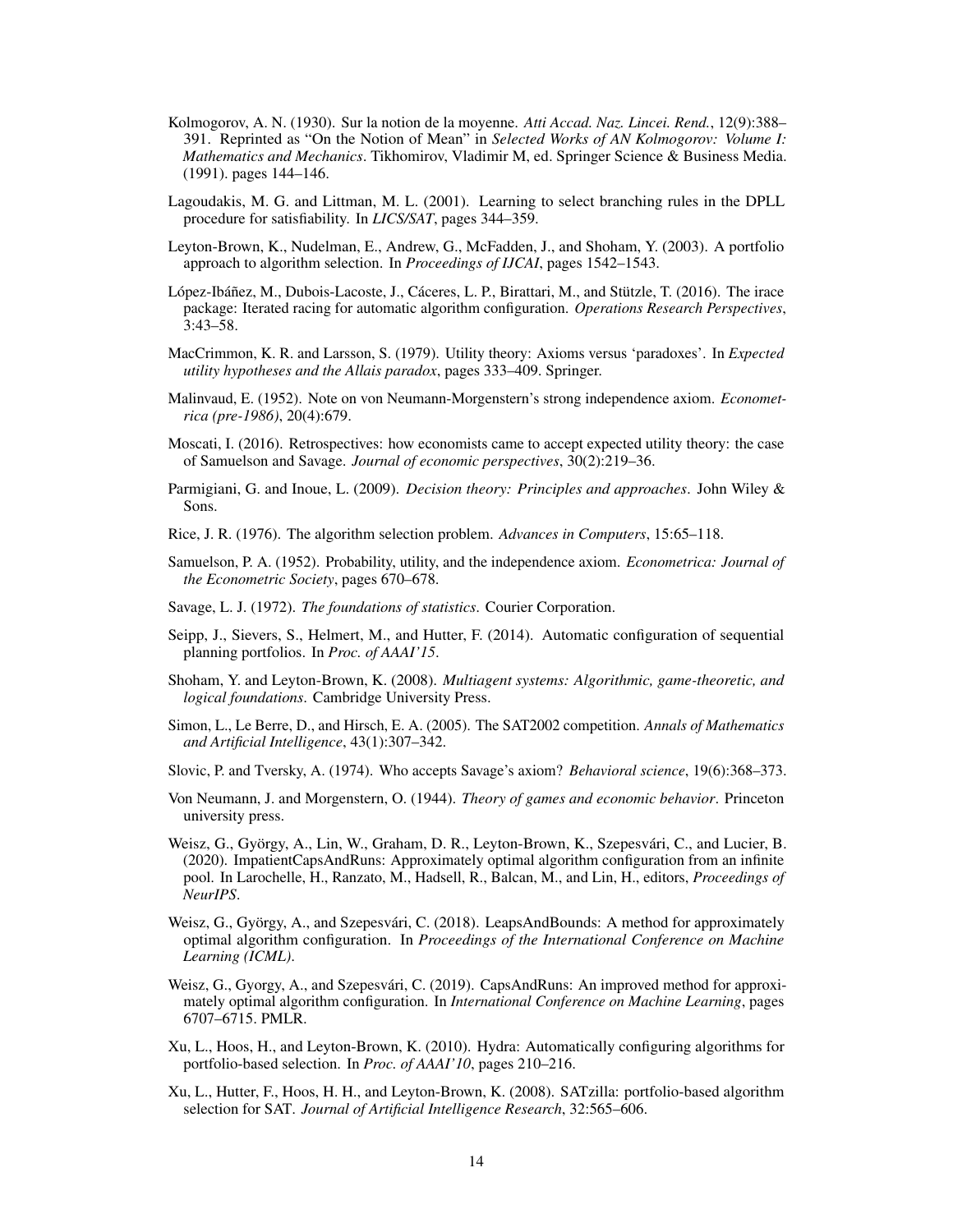## <span id="page-14-0"></span>A Independence, Decomposability, and the Compounding of Preferences

The Independence axiom plays an important role in the proof of our main theorem, and in expectedutility theory in general. It is this axiom that makes our scoring function an expectation.

The Independence axiom was not one of the axioms stated by [Von Neumann and Morgenstern](#page-13-11) [\(1944\)](#page-13-11), but emerged from a frenzy of activity that followed the publication of their result. [Malinvaud](#page-13-12) [\(1952\)](#page-13-12) revealed that in fact their framework *did* contain an Independence assumption, it was just hidden in their formal setup. We discuss this further below, with specific reference to our own setting of runtime distributions. Whatever its origins in decision theory, the mathematics of the Independence axiom were explored at least by [Kolmogorov](#page-13-13) [\(1930\)](#page-13-13), in whose condition (iv) can be found the essence of the axiom. For detailed histories of Independence, its development, and incorporation into expected utility theory see, e.g., [Fishburn](#page-12-15) [\(1989\)](#page-12-15); [Fishburn and Wakker](#page-12-16) [\(1995\)](#page-12-16); [Moscati](#page-13-14) [\(2016\)](#page-13-14)

Different sources use different notation and slightly different forms of the Independence axiom, which can obscure the fact that they are all really saying the same thing, which is also what our own Independence axiom is saying: when we choose between two gambles, we can focus on the places those two gambles differ, because this is the part that will determine our preferences. We present a handful of different versions here, just to give an idea of how these are similar to our own.

Axiom II (Strong Independence) [\(Samuelson, 1952\)](#page-13-15): *If lottery ticket* (A)<sub>1</sub> *is (as good or) better than*  $(B)_1$ *, and lottery ticket*  $(A)_2$  *is (as good or) better than*  $(B)_2$ *, then an even chance of getting*  $(A)_1$  *or*  $(A)_2$  *is (as good or) better than an even chance of getting*  $(B)_1$  *or*  $(B)_2$ *.* 

**Condition 2: Independence** [\(Fishburn, 1970\)](#page-12-17):  $(P \succ Q, 0 < \alpha < 1) \Longrightarrow \alpha P + (1 - \alpha)R \succ$  $\alpha Q + (1 - \alpha)R.$ 

P2: sure-thing principle [\(Savage, 1972\)](#page-13-16): If  $f$ ,  $g$ , and  $f'$ , $g'$  are such that:

1. in  $\sim$  B, f agrees with g, and f' agrees with g',

2. in B, f agrees with  $f'$ , and g agrees with  $g'$ ,

3.  $f < g$ ;

then  $f' \leq g'$ .

Axiom 3.1.3 (Substitutability) [\(Shoham and Leyton-Brown, 2008\)](#page-13-17): *If*  $o_1 \sim o_2$ , then for all sequences of one or more outcomes  $o_3, ..., o_k$  and sets of probabilities  $p, p_3, ..., p_k$  for which  $p + \sum_{i=3}^{k} p_i = 1$ ,  $[p : o_1, p_3 : o_3, ..., p_k : o_k] \sim [p : o_2, p_3 : o_3, ..., p_k : o_k]$ .

**NM2** *Independence* [\(Parmigiani and Inoue, 2009\)](#page-13-18): for every  $a, a'$ , and  $a''$  in A and  $\alpha \in (0, 1]$ , we have

$$
a \succ a'
$$
 implies  $(1 - \alpha)a'' + \alpha a \succ (1 - \alpha)a'' + \alpha a'.$ 

Axiom 3.13. Independence [\(Bacci and Chiandotto, 2019\)](#page-11-2): *Given*  $c_i$ ,  $c_j$ ,  $c_h \in C$  *such that*  $c_i \sim c_j$ , *then*  $\langle c_i p c_h \rangle \sim \langle c_j p c_h \rangle$ .

We can see that all of these statements are really saying the same thing. Our preferences between gambles are determined by our preferences for their component parts; or put another way, our preferences for gambles are independent of the parts of those gambles that are the same. We can understand our own Independence axiom of Section [2](#page-2-1) in the context of these others. We can trivially write any distribution A as  $[\delta_t | t \sim A, \kappa \sim K]$  and if we note that  $A \succeq_K B$  is really just shorthand for  $A \times K \succeq B \times K$ , our Independence axiom can be stated as

 $"$ if

<span id="page-14-2"></span><span id="page-14-1"></span>
$$
\delta_t \times \delta_\kappa \simeq M(t,\kappa) \times \delta_\kappa \tag{8}
$$

for all  $t, \kappa$ , then

$$
[\delta_t | t \sim A, \kappa \sim K] \times K \simeq [M(t, \kappa) | t \sim A, \kappa \sim K] \times K^{\prime}. \tag{9}
$$

This says that our preferences for compound distributions (Eq. [\(9\)](#page-14-1)) are determined by our preferences for their individual components (Eq. [\(8\)](#page-14-2)). Taking [\(Samuelson, 1952\)](#page-13-15) as an example, we can write the "Strong Indedpendence" axiom in our notation as: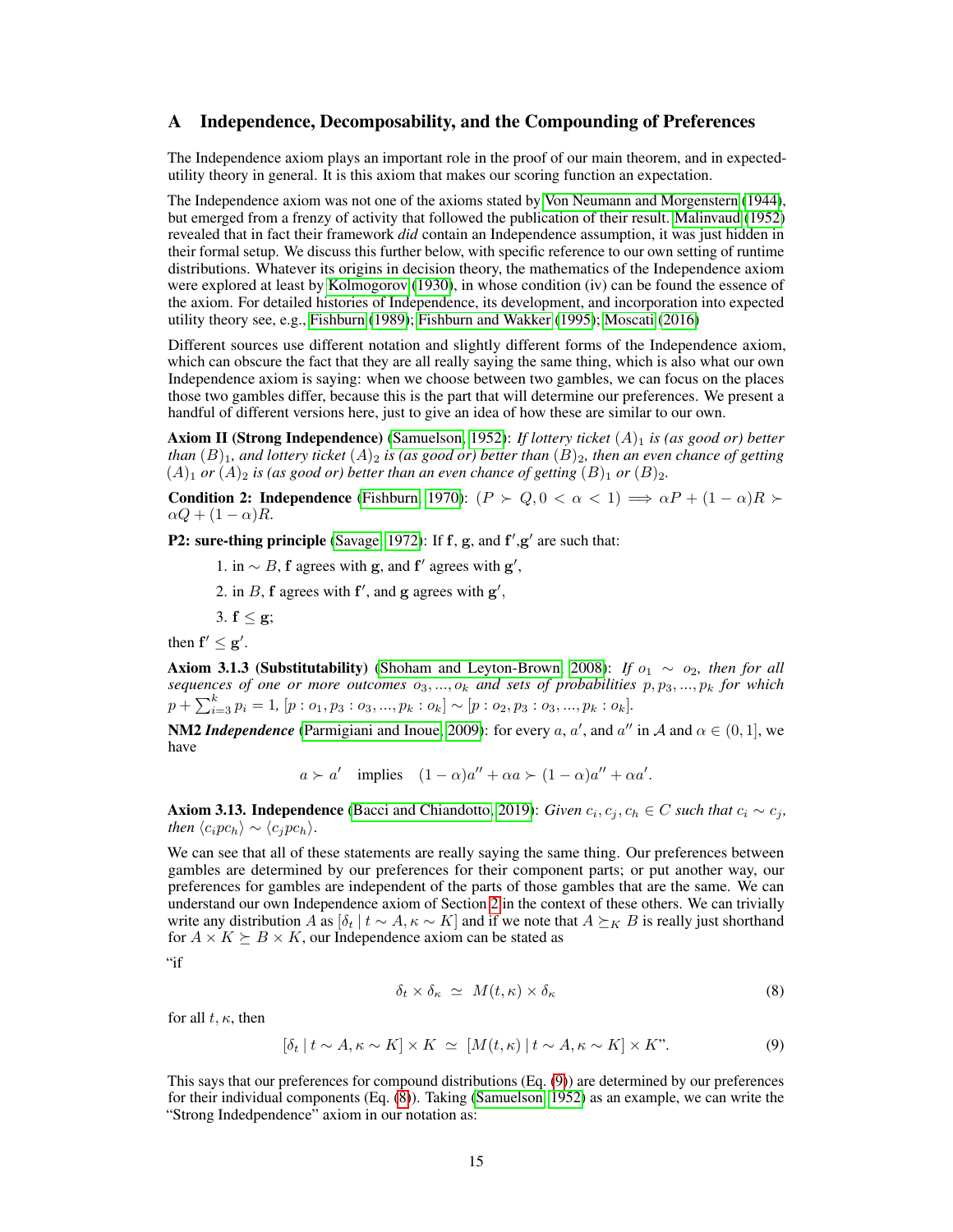$$
A_1 \succeq B_1 \quad \text{and} \quad A_2 \succeq B_2
$$

then

"if"

$$
[p:A_1,(1-p):A_2]\succeq [p:B_1,(1-p):B_2]''.
$$

We can stress the similarity between the above and our version, by noting the irrelevant differences: We use indifference while Samuelson uses weak preference. Our compound distributions are mixtures over all  $t, \kappa$ , while Samuelson's are mixtures over just the indices 1, 2. Samuelson's preferences are over arbitrary gambles  $A_1, B_1, A_2, B_2$ , while our indifferences are stated only for sure outcomes  $\delta_t$ with mixtures  $M(t, \kappa)$  between the best and worst outcome, under sure captimes  $\delta_{\kappa}$ . Finally, and perhaps most significantly, the use of product distributions in our Independence axiom means that captimes compound in a somewhat non-obvious way, which essentially amounts to an assumption that any two draws from the captime distribution are the same to us, given the runtime  $t$ .

Independence does something important that no other VNM axiom does: it makes a statement about the way our preferences "carry over" when distributions are nested within each other. If we prefer one distribution to another, how would we feel about the result of each of these nested within some third distribution? Monotonicity and Continuity make statements about nested distributions, but they do not say anything about how our preferences for distinct components extend to our preferences for the distributions they are part of. That is the role that Independence plays. It says that our preferences for complex, nested outcomes are determined by our preferences for their simple components.

#### A.1 Violations of the Independence Axiom

Violations of the Independence Axiom are well-known [\(Allais, 1953;](#page-11-3) [Ellsberg, 1961;](#page-12-18) [Slovic and](#page-13-19) [Tversky, 1974;](#page-13-19) [MacCrimmon and Larsson, 1979;](#page-13-20) [Kahneman and Tversky, 1979\)](#page-12-19). When presented with simple choices between gambles, seemingly rational individuals make apparently reasonable selections that are not consistent with the Independence axiom. Some decision theorists have been quick to dismiss these choices as "wrong", stressing the rationality of the Independence axiom and thus the irrationality of violating it. Others have been happy enough to just discard Independence.

The validity of the Independence axiom is not the subject of this paper. We claim only that *if* a decision-maker's choices follow the axioms, *then*<sup>[9](#page-15-0)</sup> they will act as though they are choosing algorithms according to a utility function of the given form. We note, however, that our setting is somewhat unique among decision problems in that *we do not have to incur the full loss of a bad outcome*. Since many of the observed violations of Independence can be understood as individuals trying to avoid worst-case outcomes (i.e., they do not want to end up with nothing when they had a decent chance of getting something), there is good reason to suppose that it does hold in our particular setting. Implicit in the assumption that we face a captime is the assumption that there is some default action available to us, and because we can always choose to terminate the algorithm ourselves, we can take this option at any time. This is a unique characteristic of our setting.

Consider an algorithm that either finishes in 1 second or in 100 years. If we use this algorithm, we will likely decide that it is not worth waiting 100 years for the solution in those cases where it does not finish in 1 second, and in practice never run for much more than, say, 2 seconds. Now consider an investment with analogous monetary payouts. If say, we either gain \$1 million or lose \$10 million we cannot simply decide in the bad case that we have lost too much money and take some other, smaller loss. We cannot simply "stop" the investment the way we can stop an algorithm run (at least not if we want to keep investing). We can only hedge against the bad case *before* we observe the outcome by buying an option on the same asset, for instance. In the algorithm runtime case, we can decide to limit our losses *while we observe the outcome*, as if we had actually purchased some sort of "hedge" option on our "runtime investment." In effect, we never have to accept large losses.

Finally, we note that whatever psychological effects a decision-maker may experience when choosing between complex, nested gambles in general, in the case of algorithm runtime distributions it is especially reasonable to suppose that differences in the structure of randomness do not matter to us, since they are essentially hidden from us in practice. When we run our algorithm, we generally will not be, and certainly need not be aware of its inner workings in any detailed way. We are not

<span id="page-15-0"></span> $<sup>9</sup>$ In fact, the implication is bidirectional, but we are less interested in the other direction.</sup>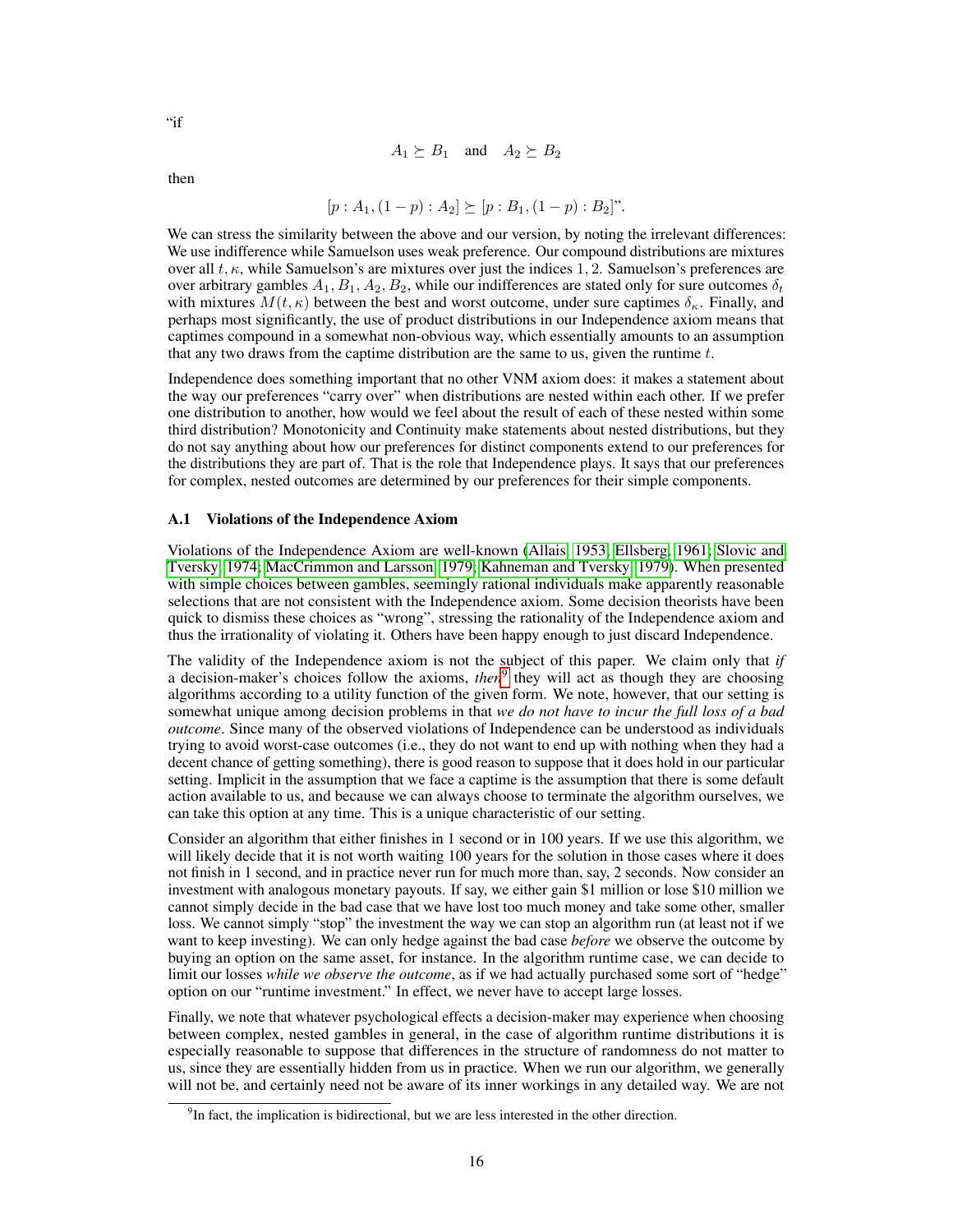explicitly exposed to the structure of the randomness, only the final outcome. An algorithm that either runs some subroutine A or some subroutine B with a 50/50 chance depending on its random seed does not appear to us as a coin toss followed by a draw from one of A or B. It simply returns an answer to us after some elapsed time. Whatever the case may be in other settings, we really are only concerned with the distribution of final outcomes, because that is really all we observe.

#### A.2 Decomposability

[Von Neumann and Morgenstern](#page-13-11) [\(1944\)](#page-13-11) established a kind of preference-nesting that is related to, but different from, Independence with an axiom they called the "algebra of combining." Stated in our notation this would be

<span id="page-16-1"></span>
$$
[p : [q : A, (1 - q) : B], (1 - p) : B] = [pq : A, (1 - pq) : B],
$$
\n(10)

which simply says that the probabilities of nested distributions over outcomes obey the normal rules of probability (i.e., they *compound* in the normal way). Note, however, the equality in Eq. [\(10\)](#page-16-1). To von Neumann and Morgenstern this was a *true equality*, not an indifference. In fact, they did not axiomatize an indifference relation at all. In effect, their outcome space was a set of indifference classes, the elements of each class being represented by what they called an "abstract utility." In this way, they do not talk about specific outcomes, or even about distributions over specific outcomes, they simply define the operation  $[p : A, (1 - p) : B]$ , where A and B are "abstract utilities", and state that the outcome space is closed under this operation. In this way, their mixture operation is not a probability distribution *per se*, and an axiom like Eq. [\(10\)](#page-16-1) is necessary to establish the rules for manipulating such expressions (literally, to establish their algebra). What's more, since  $A$  and  $B$  are equivalence classes, Eq. [\(10\)](#page-16-1) has a more subtle interpretation than it might first appear. In particular, when we note that  $A$  and  $B$  are actually sets of (distributions over) outcomes, we can see why an axiom describing this combination process becomes necessary.

In our setting of runtime distributions, the equality in Eq. [\(10\)](#page-16-1) follows immediately from the mathematical fact that distributions can be combined to form new distributions using the normal compounding operation. Hence, no such axiom is needed. Some later authors have axiomatized this property, calling it *Decomposability*, and replacing the equality with an indifference. This is not strictly necessary and others have simply taken for granted, correctly, that this operation can be performed. A distribution over distributions is a distribution and no preference can change this fact. Thus, if A and B are (distributions over) fixed outcomes, and if we interpret  $[p : A,(1-p) : B]$  not as an abstract operation like von Neumann and Morgenstern did, but as a lottery that gives (a draw from) A with probability p and (a draw from) B with probability  $1 - p$ , then the equality in Eq. [\(10\)](#page-16-1) is a true equality, regardless of what the outcome space is. This makes no assertion about how such nesting affects our preferences, only that such nesting is possible, and that the result is a valid object for which preferences can be defined. The assertion of how such nesting affects our preferences is made by the Independence axiom.

Independence was shown by [Malinvaud](#page-13-12) [\(1952\)](#page-13-12) to be implicit in Von Neumann and Morgenstern's use of indifference classes. We can understand this in the language of our algorithm runtime setting as follows.

The "abstract utilities"  $U$  and  $V$  are equivalence classes of algorithms (i.e., indifference sets of algorithms). We are "indifferent" between two algorithms if and only if they belong to the same equivalence class. As noted above, von Neumann and Morgenstern define an abstract operation  $[p: U, (1-p): V] = W$  on equivalence classes. The resulting equivalence class W is understood to be the set of all algorithm runtime distributions of the form  $[p : A,(1-p) : B]$  where  $A \in U$ and  $B \in V$ . Thus, if  $A_1, B_1 \in U$  and  $A_2, B_2 \in V$ , then  $[p : A_1, (1 - p) : A_2] \in W$  and  $[p : B_1, (1-p) : B_2] \in W$ . Or saying the same thing in the language of indifference we have: if  $A_1 \simeq B_1$  and  $A_2 \simeq B_2$ , then  $[p : A_1, (1-p) : A_2] \simeq [p : B_1, (1-p) : B_2]$ , which is a form of the Independence axiom.

# <span id="page-16-0"></span>B Maximum Entropy Distribution Derivations

Entropy represents the average number of bits required to specify the value of an outcome. When that value is a continuous quantity, as in the case of time, entropy is technically infinite. However, we are actually never interested in entropy in an absolute sense, only relative differences in entropy matter.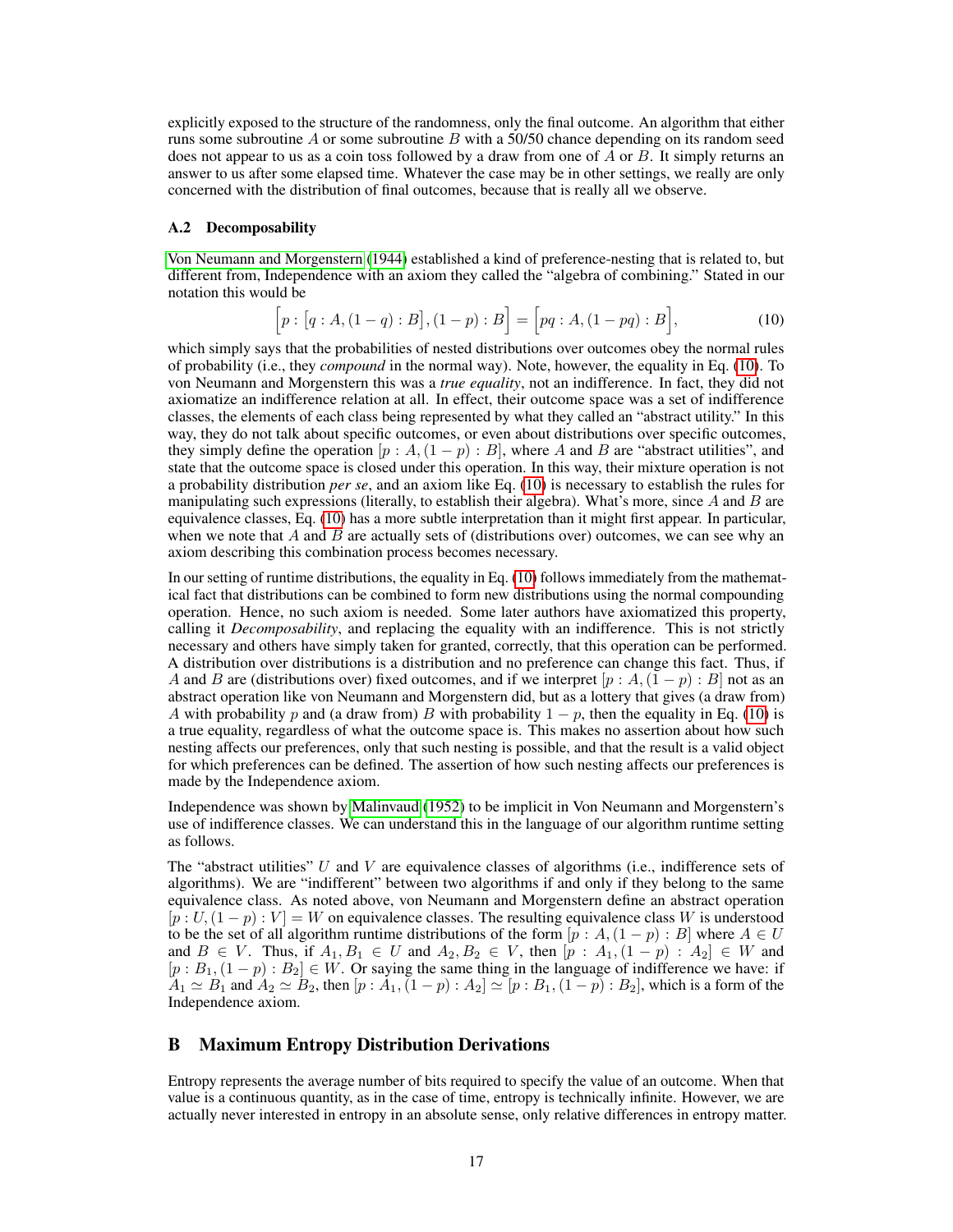The continuous analogue of entropy, and the quantity we maximize, is referred to as *differential* entropy (of the distribution  $f$ ), and is given by

$$
h[f] = -\int_0^\infty f(\kappa) \log f(\kappa) \, d\kappa.
$$

Informally, the entropy of a continuous distribution f approaches  $h[f] + \infty$  as it is represented with increasing precision, so differences in differential entropy are the same as differences in Shannon entropy, since the  $\infty$  "cancels" by subtraction. This justifies the use of differential entropy as a stand-in for Shannon entropy. In real implementations, the entropy of an  $n$ -bit quantization of a continuous quantity is approximated by  $h[f] + n$ . See e.g., [Cover and Thomas](#page-12-20) [\(2006\)](#page-12-20) for details.

Derivation of the maximum entropy distributions is done using the calculus of variations and the method of Lagrange multipliers.

### B.1 Bounded (uniform).

Timeout is bounded in  $[0, \kappa_0]$ .

The functional is

$$
L[f(\kappa),\lambda] = -\int_0^{\kappa_0} f(\kappa) \log(f(\kappa)) d\kappa - \lambda_0 \bigg(\int_0^{\kappa_0} f(\kappa) d\kappa - 1\bigg).
$$

The partial derivatives are

$$
\frac{\partial L}{\partial f(\kappa)} = -\log(f(\kappa)) - 1 - \lambda_0
$$

$$
\frac{\partial L}{\partial \lambda_0} = -\int_0^{\kappa_0} f(\kappa) \, d\kappa + 1
$$

giving

$$
f(\kappa) = \exp(-\lambda_0 - 1)
$$

with condition

$$
\int_0^{\kappa_0} f(\kappa) \, d\kappa = 1.
$$

 $\lambda_0 = \log(\kappa_0) - 1$ 

Solving for  $\lambda_0$  gives

and

 $f(\kappa) = 1/\kappa_0$ 

and

$$
F(t) = t/\kappa_0.
$$

#### B.2 Fixed Expectation (exponential).

Timeout has expectation  $\mu$ .

The functional is

$$
L[f(\kappa),\lambda] = -\int_0^\infty f(\kappa) \log(f(\kappa)) d\kappa - \lambda_0 \bigg(\int_0^\infty f(\kappa) d\kappa - 1\bigg) - \lambda_1 \bigg(\int_0^\infty \kappa f(\kappa) d\kappa - \mu\bigg).
$$
  
The partial derivatives are

The partial derivatives are

$$
\frac{\partial L}{\partial f(\kappa)} = -\log(f(\kappa)) - 1 - \lambda_0 - \lambda_1 \kappa
$$

$$
\frac{\partial L}{\partial \lambda_0} = -\int_0^\infty f(\kappa) \, d\kappa + 1
$$

$$
\frac{\partial L}{\partial \lambda_1} = -\int_0^\infty \kappa f(\kappa) \, d\kappa + \mu
$$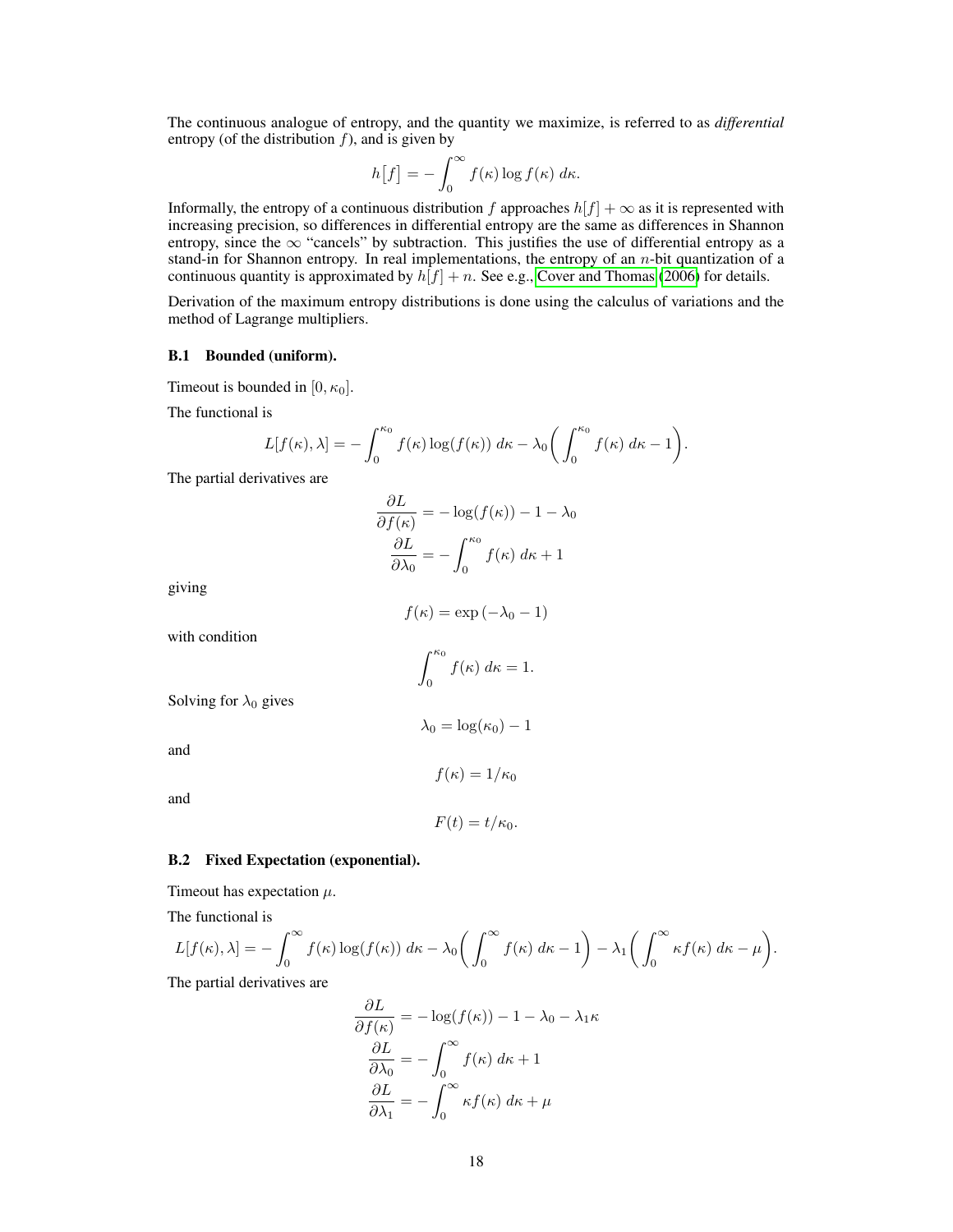giving

$$
f(\kappa) = \exp(-\lambda_1 \kappa - \lambda_0 - 1)
$$

with conditions,

$$
\int_0^\infty f(\kappa) \, d\kappa = 1
$$

$$
\int_0^\infty \kappa f(\kappa) \, d\kappa = \mu.
$$

Solving for  $\lambda_0$  and  $\lambda_1$  gives

$$
\lambda_0 = \log(1/\lambda_1) - 1
$$

$$
\lambda_1 = 1/\mu
$$

and

$$
f(\kappa) = \frac{1}{\mu} \exp\left(-\frac{\kappa}{\mu}\right)
$$

# B.3 Fixed order of magnitude (Pareto).

Timeout has  $\mathbb{E}_{\kappa \sim K}[\log(\kappa/\kappa_0)] = 1/\alpha$  with  $\kappa > \kappa_0$ .

The functional is

$$
L[f(\kappa),\lambda] = -\int_{\kappa_0}^{\infty} f(\kappa) \log(f(\kappa)) d\kappa - \lambda_0 \bigg(\int_{\kappa_0}^{\infty} f(\kappa) d\kappa - 1\bigg) - \lambda_1 \bigg(\int_{\kappa_0}^{\infty} \log(\kappa/\kappa_0) f(\kappa) d\kappa - \frac{1}{\alpha}\bigg).
$$

The partial derivatives are

$$
\frac{\partial L}{\partial f(\kappa)} = -\log(f(\kappa)) - 1 - \lambda_0 - \lambda_1 \log(\kappa/\kappa_0)
$$

$$
\frac{\partial L}{\partial \lambda_0} = -\int_{\kappa_0}^{\infty} f(\kappa) \, d\kappa + 1
$$

$$
\frac{\partial L}{\partial \lambda_1} = -\int_{\kappa_0}^{\infty} \log(\kappa/\kappa_0) f(\kappa) \, d\kappa + \frac{1}{\alpha}
$$

giving

$$
f(\kappa) = \exp(-\lambda_0 - 1) \left(\frac{\kappa}{\kappa_0}\right)^{-\lambda_1}
$$

with conditions,

$$
\int_{\kappa_0}^{\infty} f(\kappa) d\kappa = 1
$$
\n(11)

$$
\int_{\kappa_0}^{\infty} \log(\kappa/\kappa_0) f(\kappa) \, d\kappa = \frac{1}{\alpha}.\tag{12}
$$

Integrating (1) gives

$$
\exp(-\lambda_0 - 1) = \frac{\lambda_1 - 1}{\kappa_0}
$$

so

$$
f(\kappa) = \frac{(\lambda_1 - 1)\kappa_0^{\lambda_1 - 1}}{\kappa^{\lambda_1}},
$$

which is a Pareto pdf with parameter  $\lambda_1 - 1$ . Integrating gives that  $\lambda_1 - 1 = \alpha$ .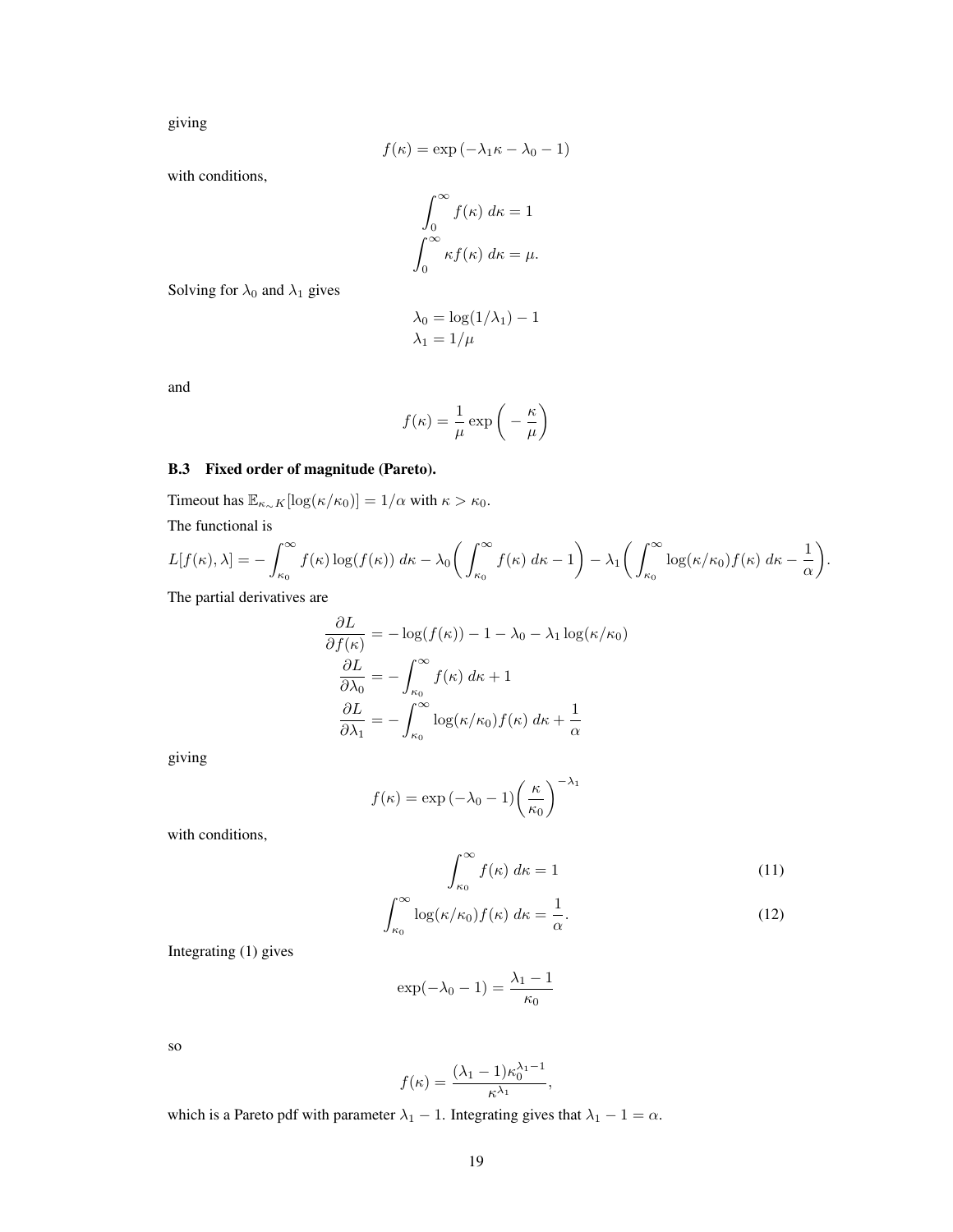#### B.4 Two-tailed fixed order of magnitude, (un)equal tails ((generalized) log-Laplace).

The conditions are  $\mathbb{E}_{\kappa \sim K}[\log(\kappa_0/\kappa) \mid \kappa < \kappa_0] = 1/\beta$  and  $\mathbb{E}_{\kappa \sim K}[\log(\kappa/\kappa_0) \mid \kappa \ge \kappa_0] = 1/\alpha$ , with  $Pr_{\kappa \sim K}(\kappa < \kappa_0) = p$ . The functional is  $r^{\infty}$  $\angle r^{\infty}$  $\Delta$  $\angle$   $\mathsf{r}^{\kappa_0}$  $\sim$   $\sim$   $\sim$ 

$$
L[f(\kappa), \lambda] = -\int_0^{\infty} f(\kappa) \log(f(\kappa)) d\kappa - \lambda_0 \left( \int_0^{\infty} f(\kappa) d\kappa - 1 \right) - \lambda_1 \left( \int_0^{\infty} f(\kappa) - p \right)
$$

$$
- \lambda_2 \left( \int_0^{\kappa_0} \log(\kappa_0/\kappa) f(\kappa) d\kappa - \frac{p}{\beta} \right)
$$

$$
- \lambda_3 \left( \int_{\kappa_0}^{\infty} \log(\kappa/\kappa_0) f(\kappa) d\kappa - \frac{1 - p}{\alpha} \right).
$$

The main partial derivative is

∂L  $\frac{\partial L}{\partial f(\kappa)} = -\log(f(\kappa)) - 1 - \lambda_0 - \lambda_1 1\!\!1(\kappa < \kappa_0) - \lambda_2 \log(\kappa_0/\kappa) 1\!\!1(\kappa < \kappa_0) - \lambda_3 \log(\kappa/\kappa_0) 1\!\!1(\kappa \geq \kappa_0),$ giving the pdf:

$$
f(\kappa) = \exp\left(-1 - \lambda_0 - \lambda_1 \mathbb{1}(\kappa < \kappa_0)\right) \left(\frac{\kappa}{\kappa_0}\right)^{\lambda_2 \mathbb{1}(\kappa < \kappa_0) - \lambda_3 \mathbb{1}(\kappa \ge \kappa_0)}\tag{13}
$$

with the conditions

$$
\int_0^\infty f(\kappa) \, d\kappa = 1
$$

$$
\int_0^{\kappa_0} f(\kappa) = p
$$

$$
\int_0^{\kappa_0} \log(\kappa_0/\kappa) f(\kappa) \, d\kappa = \frac{p}{\beta}
$$

$$
\int_{\kappa_0}^\infty \log(\kappa/\kappa_0) f(\kappa) \, d\kappa = \frac{1-p}{\alpha},
$$

which give us that

$$
\lambda_3 = \alpha + 1
$$

$$
\lambda_2 = \beta - 1
$$

$$
\exp(-\lambda_1) = \frac{p\beta}{(1 - p)\alpha}
$$

$$
\exp(-1 - \lambda_0) = \frac{(1 - p)\alpha}{\kappa_0}
$$

and so

$$
f(\kappa) = \begin{cases} \frac{p\beta}{\kappa_0} \left(\frac{\kappa}{\kappa_0}\right)^{\beta - 1} & \text{if } \kappa < \kappa_0 \\ \frac{(1 - p)\alpha}{\kappa_0} \left(\frac{\kappa_0}{\kappa}\right)^{\alpha + 1} & \text{otherwise} \end{cases}.
$$

Ensuring the continuity condition  $\lim_{\kappa \to \kappa_0^-} f(\kappa) = f(\kappa_0)$  means that  $p = \frac{\alpha}{\alpha + \beta}$ , giving the generalized log-Laplace pdf. When  $\alpha = \beta$ , it becomes the standard log-Laplace.

## B.5 Fixed squared-deviation (log-normal)

The conditions are  $\mathbb{E}_{\kappa \sim K}[\log(\kappa/\kappa_0)] = 0$  and  $\mathbb{E}_{\kappa \sim K}[(\log(\kappa/\kappa_0))^2] = \sigma^2$ . The functional is

$$
L[f(\kappa),\lambda] = -\int_0^\infty f(\kappa)\log(f(\kappa)) d\kappa - \lambda_0 \bigg(\int_0^\infty f(\kappa) d\kappa - 1\bigg) - \lambda_1 \bigg(\int_0^\infty \log(\kappa/\kappa_0) f(\kappa) d\kappa\bigg) - \lambda_2 \bigg(\int_0^\infty (\log(\kappa/\kappa_0))^2 f(\kappa) d\kappa - \sigma^2\bigg).
$$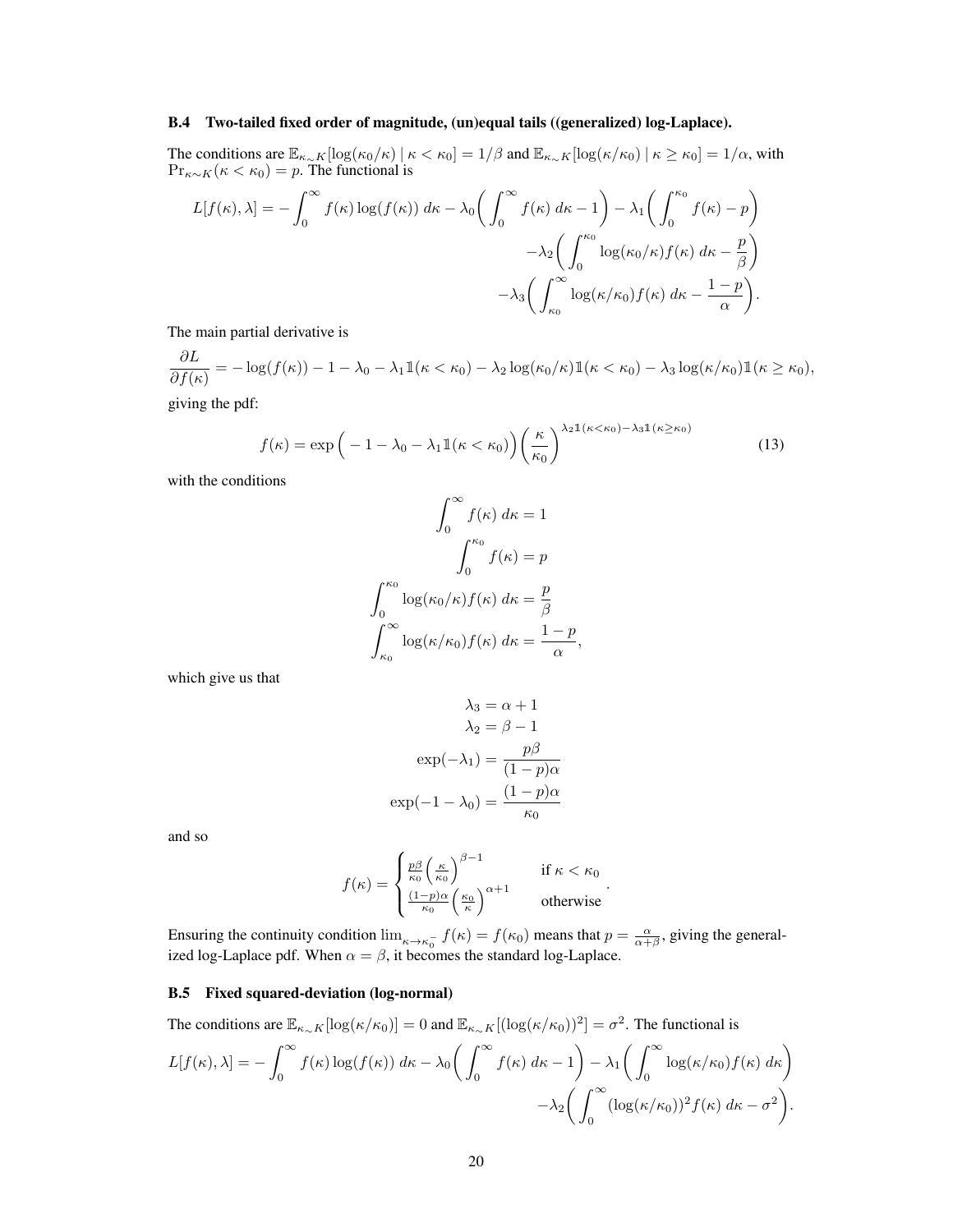The main partial derivative is

$$
\frac{\partial L}{\partial f(\kappa)} = -\log(f(\kappa)) - 1 - \lambda_0 - \lambda_1 \log(\kappa/\kappa_0) - \lambda_2 \big(\log(\kappa/\kappa_0)\big)^2
$$

giving the pdf:

$$
f(\kappa) = \exp\left(-1 - \lambda_0\right) \left(\frac{\kappa_0}{\kappa}\right)^{\lambda_1} \exp\left(-\lambda_2 \left(\log(\kappa/\kappa_0)\right)^2\right),\tag{14}
$$

which is a log-normal distribution when  $\lambda_2 = \frac{1}{2\sigma^2}$ ,  $\lambda_1 = 1$ , and  $\exp(-1 - \lambda_0) = \frac{1}{\kappa_0 \sigma \sqrt{2\pi}}$ .

# B.6 Bounded support and left tail (peicewise).

Timeout is bounded in [0,  $\kappa_0$ ] and  $Pr_{\kappa \sim K}(\kappa > \kappa_1) \geq 1 - \delta$ . The functional is

$$
L[f(\kappa),\lambda] = -\int_0^{\kappa_0} f(\kappa) \log(f(\kappa)) d\kappa - \lambda_0 \left( \int_0^{\kappa_0} f(\kappa) d\kappa - 1 \right) - \lambda_1 \left( \int_{\kappa_1}^{\kappa_0} f(\kappa) d\kappa - 1 + \delta \right)
$$

The partial derivatives are

$$
\frac{\partial L}{\partial f(\kappa)} = -\log(f(\kappa)) - 1 - \lambda_0 - \lambda_1 \mathbb{1}(\kappa > \kappa_1)
$$

$$
\frac{\partial L}{\partial \lambda_0} = -\int_0^{\kappa_0} f(\kappa) \, d\kappa + 1
$$

$$
\frac{\partial L}{\partial \lambda_1} = \int_{\kappa_1}^{\kappa_0} f(\kappa) \, d\kappa - 1 + \delta
$$

giving

$$
f(\kappa) = \exp(-\lambda_0 - 1 - \lambda_1 \mathbb{1}(\kappa > \kappa_1))
$$

with conditions,

$$
\int_0^{\kappa_0} f(\kappa) d\kappa = 1
$$

$$
\int_{\kappa_1}^{\kappa_0} f(\kappa) d\kappa = 1 - \delta.
$$

Solving for  $\lambda_0$  and  $\lambda_1$  gives

$$
\exp(-\lambda_0 - 1) = \frac{\delta}{\kappa_1}
$$

$$
\exp(-\lambda_1) = \left(\frac{1 - \delta}{\delta}\right) \left(\frac{\kappa_1}{\kappa_0 - \kappa_1}\right)
$$

and

$$
f(\kappa) = \begin{cases} \frac{\delta}{\kappa_1} & \text{if } t \le \kappa_1 \\ \frac{1-\delta}{\kappa_0 - \kappa_1} & \text{otherwise} \end{cases}
$$

and

$$
F(\kappa) = \begin{cases} \delta \frac{t}{\kappa_1} & \text{if } t \le \kappa_1 \\ \delta + (1 - \delta) \frac{t - \kappa_1}{\kappa_0 - \kappa_1} & \text{otherwise.} \end{cases}
$$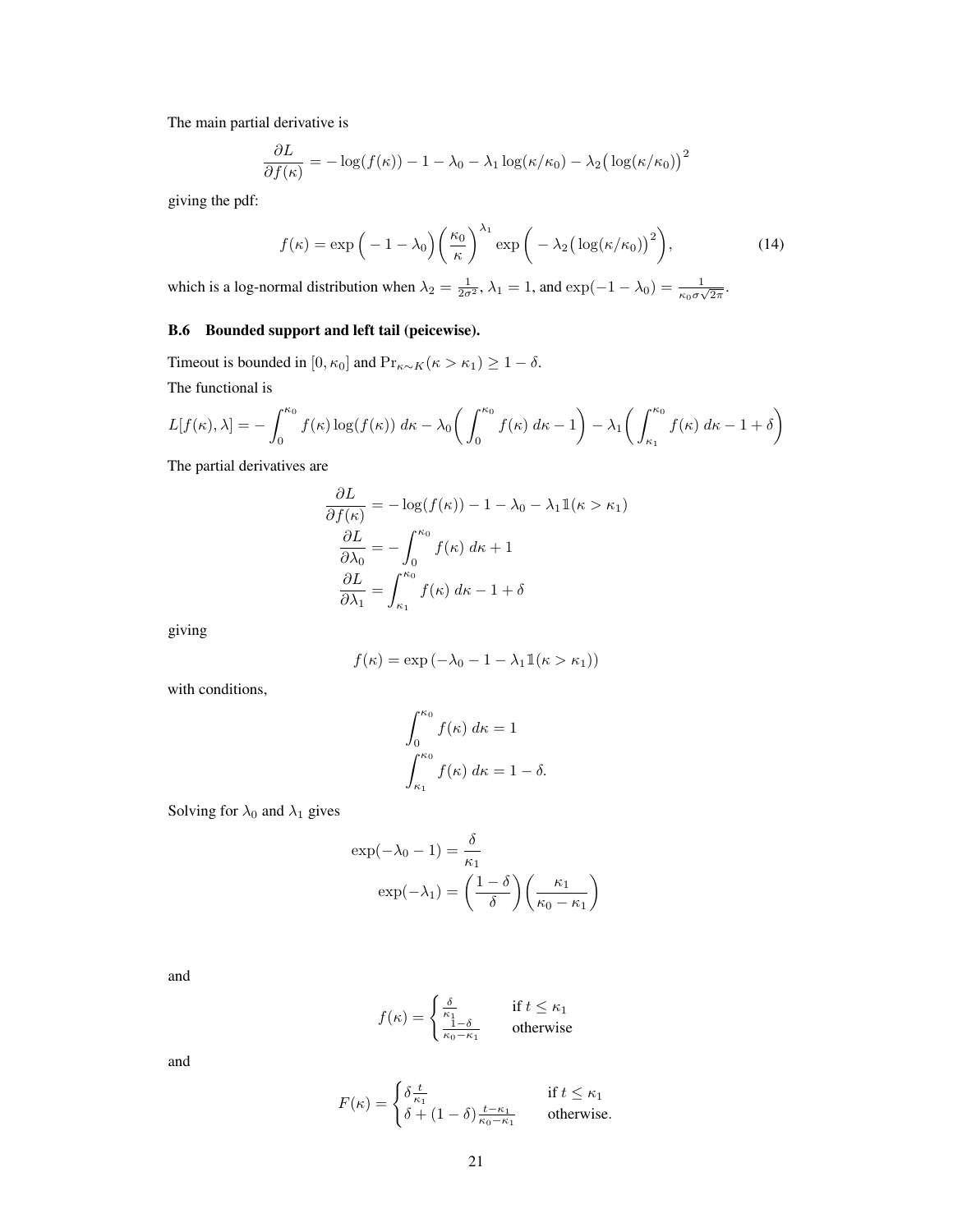# <span id="page-21-0"></span>C Extending Our Theory to Solution Quality

The extension to include solutions of differing quality is fairly straightforward. We can mean anything we want by "quality", as long as we can assign it a numerical value (e.g., mean-squared error on a machine learning model, fuel saved on our delivery route, our subjective rating of the beauty of a generated image, etc.). For our purposes, all that matters is that algorithms are now distributions over *pairs* of numbers  $(t, q)$  where t is the runtime and  $q \in [q_{-1}, q_1]$  is the quality of the solution returned. We have some default action available to us that gives a solution with quality  $q_0$  (maybe this is the loss on the model with the default parameter setting, or our impression of a random white-noise image). This means that we can effectively constrain q to the interval  $[q_0, q_1]$ , where the worst-quality solution  $q_0$  is always available to us. We assume that  $q_1 > q_0$ .

The statement of the first three axioms is unchanged. The statements of Independence, Eagerness and Relevance do change, but each retains its fundamental interpretation and ultimately plays the same role in the theorem's proof.

**Axiom 1** (Transitivity). If  $A \succeq_K B$  and  $B \succeq_K C$ , then  $A \succeq_K C$ .

**Axiom 2** (Monotonicity). If  $A \succeq_K B$  then for any  $p, q \in [0, 1]$  we have  $[p : A, (1 - p) : B] \succeq_K B$  $[q: A,(1-q):B]$  if and only if  $p \geq q$ .

**Axiom 3** (Continuity). If  $A \succeq_K B \succeq_K C$ , then there exists a  $p \in [0,1]$  such that  $B \simeq_K C$  $[p : A,(1-p) : C].$ 

**Axiom 4'** (Independence). If  $\delta_t \times \delta_q \simeq_{\delta_{\kappa}} M(t, q, \kappa)$  for all  $t, q, \kappa$ , then  $A \simeq_K [M(t, q, \kappa)](t, q) \sim$  $A, \kappa \sim K$ .

**Axiom 5'** (Eagerness). For any  $t \le t'$  and  $q \ge q'$ , if the support of A is contained in  $[t, t'] \times [q', q]$ , then  $\delta_t \times \delta_q \succeq_K A \succeq_K \delta_{t'} \times \delta_{q'}$ .

**Axiom 6'** (Relevance).  $\delta_t \times \delta_q \succ_{\delta_{\kappa}} \delta_t \times \delta_{q_0}$  for all  $t < \kappa$  and all  $q > q_0$ .

The function  $p$  now takes three arguments, but its interpretation as the "balance point" between the best and worst possible outcomes remains the same.

<span id="page-21-1"></span>**Definition 3.** *Set*  $p(t, q, \kappa) = 0$  *if*  $t \geq \kappa$ *, and otherwise set*  $p(t, q, \kappa)$  *to be the value that satisfies* 

<span id="page-21-2"></span>
$$
\delta_t \times \delta_q \simeq_{\delta_\kappa} \left[ p(t, q, \kappa) : \delta_0 \times \delta_{q_1}, \left( 1 - p(t, q, \kappa) \right) : \delta_\kappa \times \delta_{q_0} \right]. \tag{15}
$$

*Since Eagerness tells us that*  $\delta_0 \times \delta_{q_1} \succeq_{\delta_\kappa} \delta_t \times \delta_q \succeq_{\delta_\kappa} \delta_\kappa \times \delta_{q_0}$  when  $t < \kappa$ , Continuity ensures that p *exists for any* t < κ *and any* q*, and Monotonicity ensures it is unique. So* p *is defined for all* t, q *and* κ*.*

The main theorem of Section [2](#page-2-1) (Theorem [1\)](#page-4-4) can now be restated to include solution quality. The function p is monotonically increasing in quality q, and for any fixed  $q > q_0$  it behaves just as it did in Theorem [1.](#page-4-4)

Theorem 3. *If our preferences follow the axioms as stated in this section, then a function* u *satisfies*

<span id="page-21-3"></span>
$$
A \succeq_K B \iff \mathbb{E}_{(t,q)\sim A,\kappa\sim K}[u(t,q,\kappa)] \geq \mathbb{E}_{(t,q)\sim B,\kappa\sim K}[u(t,q,\kappa)],\tag{16}
$$

*for any runtime distributions* A *and* B *and any timeout distribution* K *if and only if there are constants*  $c_0$  *and*  $c_1 > 0$  *such that*  $u(t, q, \kappa) = c_1 p(t, q, \kappa) + c_0$ *. Furthermore,* p has the form

- *1.*  $p(0, q_1, \kappa) = 1$  *(maximum achieved at*  $t = 0$  *and*  $q = q_1$ *),*
- 2.  $p(t, q, \kappa) \geq p(t', q, \kappa)$  for all  $t \leq t'$  and any q *(monotonically decreasing in t)*,
- *3.*  $p(t, q, \kappa) \geq p(t, q', \kappa)$  for all  $q \geq q'$  and any t (monotonically increasing in q),
- *4.*  $p(t, q, \kappa) > 0$  *for all*  $t < \kappa$ ,  $q > q_0$  *(strictly positive if we improve q)*,
- *5.*  $p(\kappa, q, \kappa) = 0$  *for any q (minimum always achieved at*  $t = \kappa$ ).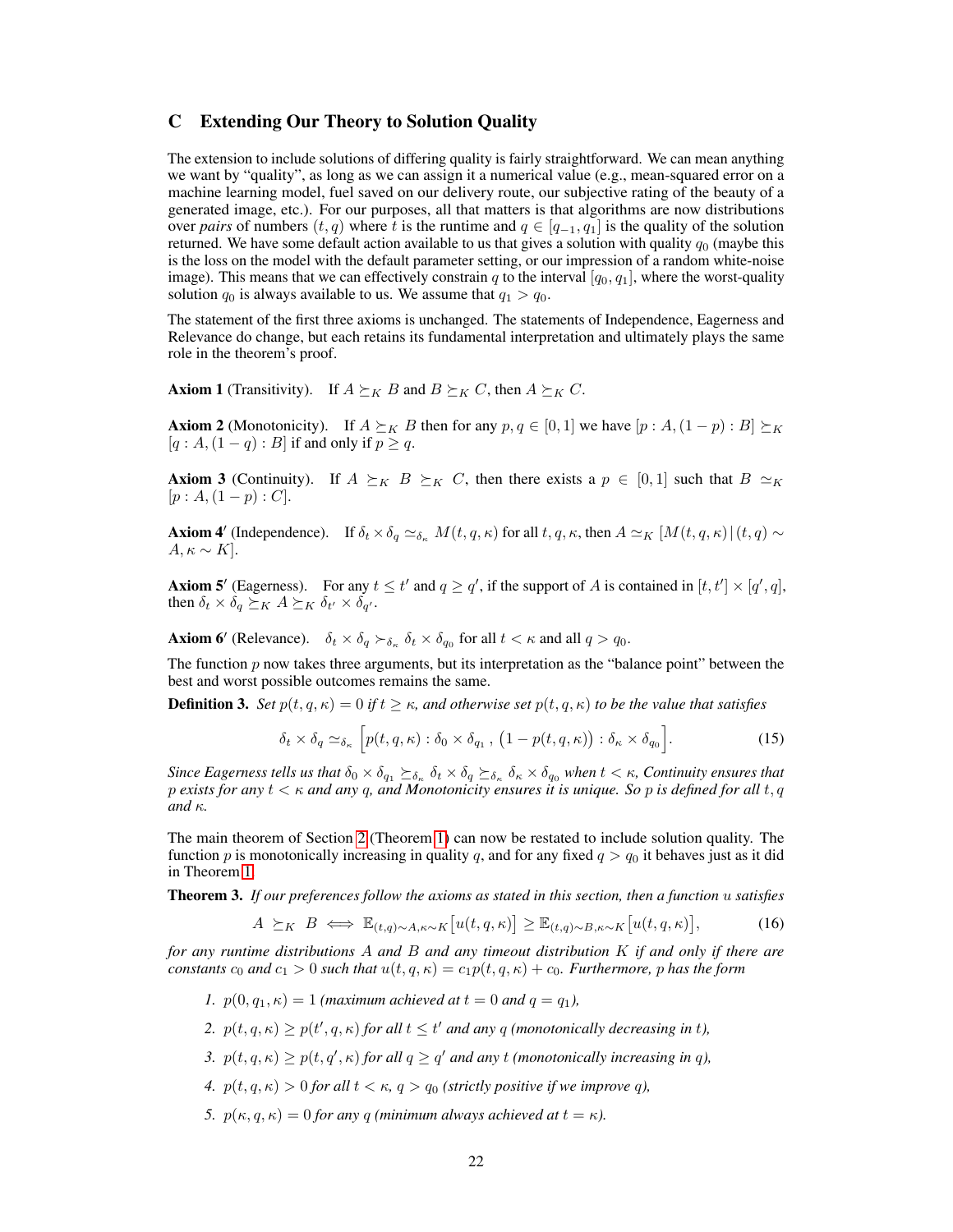*Proof.* Given an arbitrary runtime distribution A and a timeout distribution K, we will construct a new synthetic algorithm  $X$  that returns an answer either instantaneously or after some amount of time sampled from  $K$ . Formally,

$$
X = \left[ \left[ p(t, q, \kappa) : \delta_0, \left( 1 - p(t, q, \kappa) \right) : \delta_\kappa \right] \mid (t, q) \sim A, \kappa \sim K \right]. \tag{17}
$$

Where  $p$  is defined in Definition [3.](#page-21-1) Setting

$$
p_A = \int_{\kappa} \int_{t,q} p(t,q,\kappa) dF_A(t,q) dF_K(\kappa) = \mathbb{E}_{(t,q)\sim A, \kappa \sim K} [p(t,q,\kappa)],
$$

we can write  $X$ 's runtime distribution as

<span id="page-22-1"></span><span id="page-22-0"></span>
$$
X = [p_A : \delta_0, (1 - p_A) : K].
$$
 (18)

Consider the function  $M(t, q, \kappa) = [p(t, q, \kappa) : \delta_0 \times \delta_{q_1}, (1 - p(t, q, \kappa)) : \delta_{\kappa} \times \delta_{q_0}]$  that maps runtime–quality–captime triplets to mixture distributions. Since  $p$  was defined in Eq. [\(15\)](#page-21-2) so that  $\delta_t \times \delta_q \simeq_{\delta_{\kappa}} M(t, q, \kappa)$ , we can conclude from Independence that

$$
A \simeq_K \left[ \left[ p(t, q, \kappa) : \delta_0 \times \delta_{q_1}, \left( 1 - p(t, q, \kappa) \right) : \delta_\kappa \times \delta_{q_0} \right] \mid (t, q) \sim A, \kappa \sim K \right]. \tag{19}
$$

Eqs. [\(17\)](#page-22-0) to [\(19\)](#page-22-1) together then give that

$$
A \simeq_K [p_A : \delta_0 \times \delta_{q_1}, (1 - p_A) : K]. \tag{20}
$$

Now consider a second algorithm B, and define Y and  $p_B$  analogously to X and  $p_A$ , but with B in place of  $A$ , so that by the same argument we have

<span id="page-22-2"></span>
$$
B \simeq_K \left[ p_B : \delta_0 \times \delta_{q_1}, \left( 1 - p_B \right) : K \times \delta_{q_0} \right]. \tag{21}
$$

Since  $\delta_0 \times \delta_{q_1} \succeq_K K \times \delta_{q_0}$  by Eagerness, Monotonicity tells us that  $[p_A : \delta_0 \times \delta_{q_1}, (1 - p_A) :$  $K\times \delta_{q_0}$   $\succeq_K [p_B:\delta_0\times \delta_{q_1}\, ,\,(1-p_B):K\times \delta_{q_0}]$  iff  $p_A\geq p_B,$  and thus

$$
A \succeq_K B \iff \mathbb{E}_{(t,q)\sim A, \kappa \sim K} \left[ p(t,q,\kappa) \right] \geq \mathbb{E}_{(t,q)\sim B, \kappa \sim K} \left[ p(t,q,\kappa) \right]. \tag{22}
$$

So the function p can serve as a utility function, and we can use the biconditional Eq. [\(22\)](#page-22-2) to infer certain aspects of  $p$ 's form:

- 1. By definition of p we have  $\delta_0 \times \delta_{q_1} \simeq_{\delta_{\kappa}} [p(0, q_1, \kappa) : \delta_0 \times \delta_{q_1}, (1 p(0, q_1, \kappa)) : \delta_{\kappa} \times \delta_{q_0}],$ where  $p(0, q_1, \kappa) \leq 1$ , and by Eagerness we have  $\delta_0 \times \delta_{q_1} \succeq_{\delta_{\kappa}} \delta_{\kappa} \times \delta_{q_0}$  so applying Monotonicity with  $A = \delta_0 \times \delta_{q_1}, B = \delta_{\kappa} \times \delta_{q_0}$  and  $q = 1$ , we have that  $p(0, q_1, \kappa) \ge 1$ , and thus  $p(0, q_1, \kappa) = 1$ .
- 2. For any  $t \leq t' < \kappa$  and any q, Eagerness tells us that  $\delta_t \times \delta_q \succeq_{\delta_{\kappa}} \delta_{t'} \times \delta_q$ , and so  $p(t, q, \kappa) \geq p(t', q, \kappa).$
- 3. For any  $q \ge q'$  and any  $t < \kappa$ , Eagerness tells us that  $\delta_t \times \delta_q \succeq_{\delta_{\kappa}} \delta_t \times \delta_{q'}$ , and so  $p(t,q,\kappa) \geq p(t,q',\kappa).$
- 4. Relevance states that  $\delta_t \times \delta_q \succ_{\delta_{\kappa}} \delta_t \times \delta_{q_0}$  for all  $t < \kappa$  and all  $q > q_0$ , and Eagerness says that  $\delta_t \times \delta_{q_0} \succ_{\delta_{\kappa}} \delta_{\kappa} \times \delta_{q_0}$ , and so  $p(t, q, \kappa) > p(\kappa, q, \kappa) = 0$ .
- 5. By definition,  $p(\kappa, q, \kappa)$  is set to 0 for all q.

So p has the given form and can serve as a utility function. We can now show that a function  $u$ satisfies Eq. [\(16\)](#page-21-3) if and only if it has the form  $u(t, q, \kappa) = c_1 p(t, q, \kappa) + c_0$  for some  $c_1 > 0$  and  $c_0$ . The reverse, 'only if' direction follows immediately from linearity of expectation. For the forward, 'if' direction, suppose that u does satisfy Eq. [\(16\)](#page-21-3) for all A, B and K. Since  $\delta_0 \times \delta_{q_1} \succeq_K A \succeq_K \delta_\infty \times \delta_{q_0}$ by Eagerness, Continuity says that there exists a constant  $\alpha$  such that  $A \simeq_K [\alpha : \delta_0 \times \delta_{q_1}, (1-\alpha) :$  $\delta_{\infty} \times \delta_{q_0}$ . Using this equivalence, Eq. [\(22\)](#page-22-2) tells us that

$$
\mathbb{E}_{(t,q)\sim A,\kappa\sim K} \big[ p(t,q,\kappa) \big] = \alpha,
$$